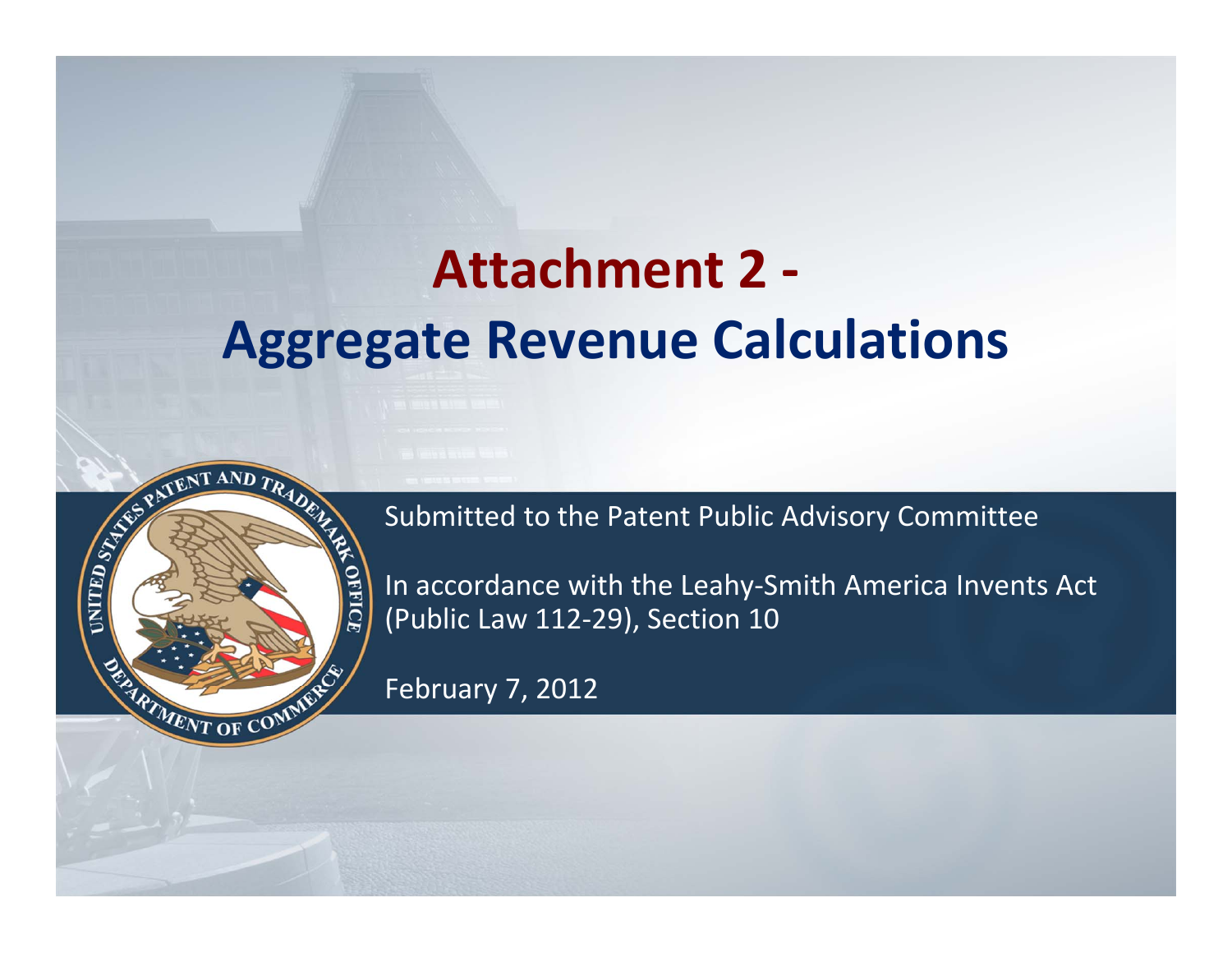|              |                                                                                                                   |                      | 10/1/12                | 2/1/13                 |                        | 1/1/14                 |                      | 10/1/12              | 2/1/13               |                     | 10/1/13              | 1/1/14              |                       |                     | 10/1/12                    | 2/1/13                     |                              | 10/1/13                   | 1/1/14                      |                             |                            |
|--------------|-------------------------------------------------------------------------------------------------------------------|----------------------|------------------------|------------------------|------------------------|------------------------|----------------------|----------------------|----------------------|---------------------|----------------------|---------------------|-----------------------|---------------------|----------------------------|----------------------------|------------------------------|---------------------------|-----------------------------|-----------------------------|----------------------------|
|              |                                                                                                                   |                      | CPI                    | Restructure            |                        | Restructure            |                      | 1/31/13              | 9/30/13              | Aggregate           | 12/31/13             | 9/30/14             | Aggregate             | Aggregate           | 1/31/13                    | 9/30/13                    | Aggregate                    | 12/31/13                  | 9/30/14                     | Aggregate                   | Aggregate                  |
| Code         |                                                                                                                   | FY 2012<br>Fee Rates | FY 2013<br>Fee Rates   | FY 2013<br>Fee Rates   | FY 2014<br>Fee Rates   | FY 2014<br>Fee Rates   | FY 2015<br>Fee Rates | FY 2013<br>Workload  | FY 2013<br>Workload  | FY 2013<br>Workload | FY 2014<br>Workload  | FY 2014<br>Workload | FY 2014<br>Workload   | FY 2015<br>Workload | FY 2013<br>Collections     | FY 2013<br>Collections     | FY 2013<br>Collections       | FY 2014<br>Collections    | FY 2014<br>Collections      | FY 2014<br>Collections      | FY 2015<br>Collections     |
|              |                                                                                                                   |                      |                        |                        |                        |                        |                      |                      |                      |                     |                      |                     |                       |                     |                            |                            |                              |                           |                             |                             |                            |
| 1011         | Patent Filing Fees (Large Entity)<br>Filing of Utility Patent Application                                         | \$380.00             | \$390.00               | \$400.00               | \$400.00               | \$400.00               | \$400.0              | 132.59               | 95.367               | 227,960             | 57.24                | 171,740             | 228,986               | 249.91              | \$51,711,270               | \$38,146,800               | \$89,858,070                 | \$22,898,400              | \$68,696,000                | \$91.594.400                | \$99,964.40                |
| 1111         | Search of Utility Patent Application                                                                              | \$620.00             | \$620.00               | \$660.00               | \$660.00               | \$660.00               | \$660.00             | 132,584              | 94,703               | 227,287             | 56,847               | 170,543             | 227,390               | 248,17              | \$82,202,080               | \$62,503,980               | \$144,706,060                | \$37,519,020              | \$112,558,380               | \$150,077,400               | \$163,792,20               |
| 1311         | Examination of Utility Patent Application                                                                         | \$250.00             | \$250.00               | \$780.00               | \$780.00               | \$780.00               | \$780.00             | 133,514              | 95,367               | 228,881             | 57,246               | 171,740             | 228.986               | 249,91              | \$33,378,500               | \$74,386,260               | \$107,764,760                | \$44,651,880              | \$133,957,200               | \$178,609,080               | \$194,931,36               |
| 1012         | Filing of Design Patent Application                                                                               | \$250.00             | \$250.00               | \$260.00               | \$260.00               | \$260.00               | \$260.0              | 9.067                | 6.477                | 15.544              | 3.964                | 11.891              | 15.855                | 15.85               | \$2,266,750                | \$1,684,020                | \$3.950.770                  | \$1,030,640               | \$3,091,660                 | \$4,122,300                 | \$4,122,300                |
| 1112         | Search of Design Patent Application                                                                               | \$120.00             | \$120.00               | \$420.00               | \$420.00               | \$420.00               | \$420.00             | 9,067                | 6.477                | 15.544              | 3.964                | 11.891              | 15,855                | 15,85               | \$1,088,040                | \$2,720,340                | \$3,808,380                  | \$1,664,880               | \$4,994,220                 | \$6,659,100                 | \$6,659,10                 |
| 1312         | Examination of Design Patent Application                                                                          | \$160.00             | \$160.00               | \$500.00               | \$500.00               | \$500.00               | \$500.00             | 9.067                | 6.477                | 15.544              | 3.964                | 11,891              | 15,855                | 15.85               | \$1,450,720                | \$3,238,500                | \$4,689,220                  | \$1,982,000               | \$5,945,500                 | \$7,927,500                 | \$7,927,50                 |
| 1013         | Filing of Plant Patent Application                                                                                | \$250.00             | \$250.00               | \$320.00               | \$320.00               | \$320.00               | \$320.00             | 307                  | 220                  | 527                 | 133                  | 399                 | 532                   | 531                 | \$76,750                   | \$70,400                   | \$147.150                    | \$42,560                  | \$127,680                   | \$170,240                   | \$171,84                   |
| 1113         | Search of Plant Patent Application                                                                                | \$380.00<br>\$200.00 | \$380.00               | \$520.00               | \$520.00               | \$520.00               | \$520.00             | 307<br>307           | 220                  | 527<br>527          | 133<br>133           | 399<br>399          | 532                   | 537<br>537          | \$116,660                  | \$114,400                  | \$231,060                    | \$69,160                  | \$207,480                   | \$276,640                   | \$279,24<br>\$332,94       |
| 1313<br>1014 | Examination of Plant Patent Application<br>Filing of Reissue Patent Application                                   | \$380.00             | \$200.00<br>\$390.00   | \$620.00<br>\$400.00   | \$620.00<br>\$400.00   | \$620.00<br>\$400.00   | \$620.0<br>\$400.0   | 323                  | 220<br>231           | 554                 | 143                  | 428                 | 532<br>571            | 588                 | \$61,400<br>\$125.970      | \$136,400<br>\$92,400      | \$197,800<br>\$218,370       | \$82,460<br>\$57,200      | \$247,380<br>\$171,200      | \$329,840<br>\$228,400      | \$235.20                   |
| 1114         | Search of Reissue Patent Application                                                                              | \$620.00             | \$620.00               | \$660.00               | \$660.00               | \$660.00               | \$660.00             | 323                  | 231                  | 554                 | 143                  | 428                 | 571                   | 588                 | \$200,260                  | \$152,460                  | \$352,720                    | \$94,380                  | \$282,480                   | \$376,860                   | \$388,08                   |
| 1314         | Examination of Reissue Patent Application                                                                         | \$750.00             | \$760.00               | \$780.00               | \$780.00               | \$780.00               | \$780.00             | 323                  | 231                  | 554                 | 143                  | 428                 | 571                   | 581                 | \$245,480                  | \$180,180                  | \$425,660                    | \$111,540                 | \$333,840                   | \$445,380                   | \$458,640                  |
| 1005         | Provisional Application Filing                                                                                    | \$250.00             | \$250.00               | \$260.00               | \$260.00               | \$260.00               | \$260.00             | 34,970               | 24,979               | 59,949              | 15,886               | 47,660              | 63,546                | 67,359              | \$8,742,500                | \$6,494,540                | \$15,237,040                 | \$4,130,360               | \$12,391,600                | \$16,521,960                | \$17,513,340               |
| 1006         | CPA - Utility Filing                                                                                              | \$980.00             | \$1,000.00             | \$1,000.00             | \$1,000.00             | \$1,000.00             | \$1,000.00           |                      |                      |                     |                      |                     | $\mathbf{0}$          |                     | \$0                        | -SO                        | \$0                          | <b>SO</b>                 | - SO                        | - \$0                       | <b>SC</b>                  |
| 1007         | CPA - Design Filing                                                                                               | \$440.00             | \$450.00               | \$460.00               | \$460.00               | \$460.00               | \$460.00             |                      |                      |                     |                      |                     | $\Omega$              |                     | \$0                        | \$0                        | \$0\$                        | \$0                       | \$0                         | \$0                         | \$0                        |
| 1008<br>1009 | <b>CPA - Plant Filing</b><br>CPA - Reissue Filing                                                                 | \$690.00<br>\$980.00 | \$700.00<br>\$1,000.00 | \$700.00<br>\$1,000.00 | \$700.00<br>\$1,000.00 | \$700.00<br>\$1,000.00 | \$700.0<br>\$1,000.0 | $\Omega$<br>$\Omega$ | $\Omega$<br>$\Omega$ |                     | $\Omega$<br>$\Omega$ |                     | $\Omega$<br>$\Omega$  |                     | \$0<br>\$0                 | \$0<br>$\overline{50}$     | \$0\$<br>\$0                 | \$0<br>-SO                | \$0<br>\$0                  | \$0<br>- \$0                | \$0<br>$\overline{50}$     |
| 1017         | CPA - Design Filing                                                                                               | \$250.00             | \$250.00               | \$260.00               | \$260.00               | \$260.00               | \$260.00             | 281                  | 200                  | 481                 | 122                  | 368                 | 490                   | 490                 | \$70,250                   | \$52,000                   | \$122,250                    | \$31,720                  | \$95,680                    | \$127,400                   | \$127,400                  |
| 1019         | CPA - Reissue Filing                                                                                              | \$380.00             | \$390.00               | \$400.00               | \$400.00               | \$400.00               | \$400.0              |                      |                      |                     |                      |                     |                       |                     | \$0                        | <b>SC</b>                  | \$0                          | -SC                       | - SC                        |                             |                            |
| 1051         | Surcharge - Late Filing, Search or Examination Fee, Oatl                                                          | \$130.00             | \$130.00               | \$140.00               | \$140.00               | \$140.00               | \$140.00             | 38,106               | 27,219               | 65,325              | 16,340               | 49,021              | 65.361                | 71,312              | \$4,953,780                | \$3,810,660                | \$8,764,440                  | \$2,287,600               | \$6,862,940                 | \$9,150,540                 | \$9,983,680                |
| 1052         | Surcharge - Late Provisional Filing Fee or Cover Sheet                                                            | \$50.00              | \$50.00                | \$60,00                | \$60.00                | \$60.00                | \$60.00              | 1.542                | 1.102                | 2.644               | 701                  | 2.102               | 2.803                 | 2.97                | \$77.100                   | \$66,120                   | \$143,220                    | \$42,060                  | \$126,120                   | \$168,180                   | \$178,260                  |
| 1081         | Utility Application Size Fee                                                                                      | \$310.00             | \$320.00               | \$400.00               | \$400.00               | \$400.00               | \$400.0              | 6,370                | 4,583                | 10,953              | 2,751                | 8,254               | 11,005                | 12,010              | \$2,038,400                | \$1,833,200                | \$3,871,600                  | \$1,100,400               | \$3,301,600                 | \$4,402,000                 | \$4,804,000                |
| 1082         | Design Application Size Fee                                                                                       | \$310.00             | \$320.00               | \$400.00               | \$400.00               | \$400.00               | \$400.00             | -60                  | 43                   | 103                 | 26<br>$\Omega$       | - 79                | 105<br>$\overline{1}$ | 10                  | \$19,200                   | \$17,200                   | \$36,400                     | \$10,400                  | \$31,600                    | \$42,000                    | \$42,000                   |
| 1083<br>1084 | <b>Plant Application Size Fee</b><br>Reissue Application Size Fee                                                 | \$310.00<br>\$310.00 | \$320.00<br>\$320.00   | \$400.00<br>\$400.00   | \$400.00<br>\$400.00   | \$400.00<br>\$400.00   | \$400.00<br>\$400.0  | 15                   | 11                   | 26                  |                      | 20                  | 26                    |                     | \$320<br>\$4,800           | -SO<br>\$4,400             | \$320<br>\$9,200             | <b>SO</b><br>\$2,400      | \$400<br>\$8,000            | \$400<br>\$10,400           | \$400<br>\$10,800          |
| 1085         | Provisional Application Size Fee                                                                                  | \$310.00             | \$320.00               | \$400.00               | \$400.00               | \$400.00               | \$400.00             | 2.310                | 1.662                | 3.972               | 1.057                | 3.172               | 4.229                 | 4.483               | \$739,200                  | \$664,800                  | \$1,404,000                  | \$422,800                 | \$1,268,800                 | \$1,691,600                 | \$1,793,20                 |
| 1201         | Independent Claims in Excess of Three                                                                             | \$250.00             | \$250.00               | \$460.00               | \$460.00               | \$460.00               | \$460.00             | 53.225               | 38.018               | 91,243              | 22.820               | 68.462              | 91.282                | 96.66               | \$13,306,250               | \$17,488,280               | \$30,794,530                 | \$10,497,200              | \$31,492,520                | \$41,989,720                | \$44,467,74                |
| 1202         | Total Claims in Excess of Twenty                                                                                  | \$60.00              | \$62.00                | \$100.00               | \$100.00               | \$100.00               | \$100.00             | 329,440              | 237,360              | 566,800             | 149,765              | 449.297             | 599.062               | 634.414             | \$20,425,280               | \$23,736,000               | \$44,161,280                 | \$14,976,500              | \$44,929,700                | \$59,906,200                | \$63,441,40                |
| 1203         | Multiple Dependent Claims                                                                                         | \$450.00             | \$460.00               | \$860,00               | \$860.00               | \$860.00               | \$860.0              | 1.677                | 1,210                | 2.887               | 726                  | 2,178               | 2,904                 | 3.07                | \$771,420                  | \$1,040,600                | \$1,812,020                  | \$624.360                 | \$1,873,080                 | \$2,497,440                 | \$2,645,36                 |
| 1204         | Reissue Independent Claims in Excess of Three                                                                     | \$250.00             | \$250.00               | \$460.00               | \$460.00               | \$460.00               | \$460.00             | 451                  | 322                  | 773                 | 199                  | 598                 | 797                   | 82                  | \$112,750                  | \$148,120                  | \$260,870                    | \$91,540                  | \$275,080                   | \$366,620                   | \$377,66                   |
| 1205<br>1801 | Reissue Total Claims in Excess of Twenty<br><b>Request for Continued Examination</b>                              | \$60.00<br>\$930.00  | \$62.00<br>\$930.00    | \$100.00<br>\$1,700.00 | \$100.00<br>\$1,700.00 | \$100.00<br>\$1,700.00 | \$100.0<br>\$1,700.0 | 2.574<br>69.659      | 1.855<br>53,756      | 4.429<br>123,415    | 1.147<br>30.326      | 3.443<br>90,979     | 4.590<br>121,305      | 4.726<br>127,97     | \$159,588<br>\$64,782,870  | \$185,500<br>\$91,385,200  | \$345,088<br>\$156,168,070   | \$114,700<br>\$51,554,200 | \$344,300<br>\$154,664,300  | \$459,000<br>\$206,218,500  | \$472,600<br>\$217,560,900 |
| 1809         | Filing a Submission after Final Rejection                                                                         | \$810.00             | \$830.00               | \$840.00               | \$840.00               | \$840.00               | \$840.0              | -43                  | -31                  | -74                 | 18                   | -56                 | 74                    |                     | \$35,690                   | \$26,040                   | \$61,730                     | \$15,120                  | \$47,040                    | \$62,160                    | \$62,160                   |
| 1810         | Each Additional Invention to be Examined                                                                          | \$810.00             | \$830.00               | \$840.00               | \$840.00               | \$840.00               | \$840.00             |                      |                      |                     |                      |                     | -5                    |                     | \$2,490                    | \$1,680                    | \$4,170                      | \$840                     | \$3,360                     | \$4,200                     | \$4,200                    |
| 1821         | Reexamination Independent Claims in Excess of Three                                                               | \$250.00             | \$250.00               | \$460.00               | \$460.00               | \$460.00               | \$460.0              | 323                  | 231                  | 554                 | 141                  | 422                 | 563                   | 594                 | \$80,750                   | \$106,260                  | \$187,010                    | \$64,860                  | \$194,120                   | \$258,980                   | \$273,24                   |
| 1822         | Reexamination Total Claims in Excess of Twenty                                                                    | \$60.00              | \$62.00                | \$100.00               | \$100.00               | \$100.00               | \$100.0              | 2.825                | 2.032                | 4,857               | 1.238                | 3.716               | 4.954                 | 5,22                | \$175,150                  | \$203,200                  | \$378,350                    | \$123,800                 | \$371,600                   | \$495,400                   | \$522,700                  |
| 1817         | Request for Prioritized Examination                                                                               | \$4,800.00           | \$4,800.00             | \$4,000.00             | \$4,000.00             | \$4,000.00             | \$4,000.00           | 2.917                | 4.083                | 7.000               | 1,750                | 5,250               | 7,000                 |                     | \$14,001,600               | \$16,332,000               | \$30,333,600                 | \$7,000,000               | \$21,000,000                | \$28,000,000                | <b>SC</b>                  |
| 19XX         | Patent Suspense Fees                                                                                              |                      |                        |                        |                        |                        |                      | \$379,210            | \$571,620            | \$950,830           | \$0                  | \$0                 | \$0                   | \$0                 | \$379,210<br>\$303,802,478 | \$737,460<br>\$347,759,400 | \$1,116,670<br>\$651,561,878 | S0<br>\$203,294,980       | - SO<br>\$609,894,860       | -SO<br>\$813,189,840        | \$0<br>\$843,543,840       |
|              | Patent Filing Fees (Large Entity)                                                                                 |                      |                        |                        |                        |                        |                      |                      |                      |                     |                      |                     |                       |                     |                            |                            |                              |                           |                             |                             |                            |
|              | Patent Filing Fees (Small Entity)                                                                                 |                      |                        |                        |                        |                        |                      |                      |                      |                     |                      |                     |                       |                     |                            |                            |                              |                           |                             |                             |                            |
| 2011         | Filing of Utility Patent Application                                                                              | \$190.00             | \$195.00               | \$200.00               | \$200.00               | \$200.00               | \$200.0              | 5,177                | 3.730                | 8.907               | 2.239                | 6.718               | 8.957                 | 9.77                | \$1.009.515                | \$746,000                  | \$1,755,515                  | \$447,800                 | \$1,343,600                 | \$1,791,400                 | \$1,955,000                |
| 4011         | Electronic Filing of Utility Patent Application                                                                   | \$95.00              | \$98.00                | \$100.00               | \$100.00               | \$100.00               | \$100.00             | 37,969               | 27,356               | 65,325              | 16,421               | 49.264              | 65.685                | 71,688              | \$3,720,962                | \$2,735,600                | \$6,456,562                  | \$1,642,100               | \$4,926,400                 | \$6,568,500                 | \$7,168,800                |
| 2111         | Search of Utility Patent Application                                                                              | \$310.00             | \$310.00               | \$330.00               | \$330.00               | \$330.00               | \$330.0              | 43.063               | 30.759               | 73.822              | 18.464               | 55.39               | 73.857                | 80.60               | \$13,349,530               | \$10,150,470               | \$23,500,000                 | \$6,093,120               | \$18,279,690                | \$24,372,810                | \$26,600,31                |
| 2311         | Examination of Utility Patent Application                                                                         | \$125.00<br>\$125.00 | \$125.00<br>\$125.00   | \$390.00<br>\$130.00   | \$390.00<br>\$130.00   | \$390.00<br>\$130.00   | \$390.00<br>\$130.00 | 43,199<br>7,254      | 30,857<br>5,181      | 74,056<br>12,435    | 18,522<br>3,171      | 55,568<br>9,513     | 74,090<br>12.684      | 80,86<br>12.68      | \$5,399,875<br>\$906.75    | \$12,034,230<br>\$673,530  | \$17,434,105<br>\$1,580,280  | \$7,223,580<br>\$412,230  | \$21,671,520<br>\$1,236,690 | \$28,895,100<br>\$1,648,920 | \$31,535,79<br>\$1,648,92  |
| 2012<br>2112 | Filing of Design Patent Application<br>Search of Design Patent Application                                        | \$60.00              | \$60.00                | \$210.00               | \$210.00               | \$210.00               | \$210.00             | 7,254                | 5,181                | 12,435              | 3,171                | 9,513               | 12,684                | 12,68               | \$435,240                  | \$1,088,010                | \$1,523,250                  | \$665,910                 | \$1,997,730                 | \$2,663,640                 | \$2,663,64                 |
| 2312         | Examination of Design Patent Application                                                                          | \$80.00              | \$80.00                | \$250.00               | \$250.00               | \$250.00               | \$250.0              | 7,254                | 5,181                | 12,435              | 3,171                | 9,513               | 12,684                | 12,684              | \$580,320                  | \$1,295,250                | \$1,875,570                  | \$792,750                 | \$2,378,250                 | \$3,171,000                 | \$3,171,00                 |
| 2013         | Filing of Plant Patent Application                                                                                | \$125.00             | \$125.00               | \$160.00               | \$160.00               | \$160.00               | \$160.0              | 246                  | 176                  | 422                 | 106                  | 319                 | 425                   |                     | \$30.750                   | \$28,160                   | \$58,910                     | \$16,960                  | \$51,040                    | \$68,000                    | \$68,80                    |
| 2113         |                                                                                                                   |                      |                        |                        |                        | \$260.00               | \$260.00             | 246                  | 176                  | 422                 | 106                  | 319                 | 425                   | 430                 | \$46,740                   | \$45,760                   | \$92,500                     | \$27,560                  | \$82,940                    | \$110,500                   | \$111,800                  |
|              | Search of Plant Patent Application                                                                                | \$190.00             | \$190.00               | \$260.00               | \$260.00               |                        |                      |                      |                      |                     |                      |                     |                       |                     |                            |                            |                              |                           |                             |                             |                            |
| 2313         | Examination of Plant Patent Application                                                                           | \$100.00             | \$100.00               | \$310.00               | \$310.00               | \$310.00               | \$310.00             | 246                  | 176                  | 422                 | 106                  | 319                 | 425                   | 430                 | \$24,600                   | \$54,560                   | \$79,160                     | \$32,860                  | \$98,890                    | \$131,750                   | \$133,300                  |
| 2014         | Filing of Reissue Patent Application                                                                              | \$190.00             | \$195.00               | \$200.00               | \$200.00               | \$200.00               | \$200.00             | 72                   | 52                   | 124                 | 32                   | -97                 | 129                   | 133                 | \$14,040                   | \$10,400                   | \$24,440                     | \$6,400                   | \$19,400                    | \$25,800                    | \$26,600                   |
| 2114         | Search of Reissue Patent Application                                                                              | \$310.00             | \$310.00               | \$330.00               | \$330.00               | \$330.00               | \$330.00             | 73                   | 52                   | 125                 | 32                   | 97                  | 129                   | 133                 | \$22,630                   | \$17,160                   | \$39,790                     | \$10,560                  | \$32,010                    | \$42,570                    | \$43,890                   |
| 2314<br>2005 | Examination of Reissue Patent Application<br>Provisional Application Filing                                       | \$375.00<br>\$125.00 | \$380.00<br>\$125.00   | \$390.00<br>\$130.00   | \$390.00<br>\$130.00   | \$390.00<br>\$130.00   | \$390.00<br>\$130.00 | 72<br>47.635         | -52<br>34.025        | 124<br>81.660       | 32<br>21.640         | 97<br>64.920        | 129<br>86.560         | 133<br>91.754       | \$27,360<br>\$5,954,375    | \$20,280<br>\$4,423,250    | \$47,640<br>\$10,377,625     | \$12,480<br>\$2,813,200   | \$37,830<br>\$8,439,600     | \$50,310<br>\$11,252,800    | \$51,870<br>\$11,928,020   |
| 2006         | CPA - Utility Filing                                                                                              | \$490.00             | \$500.00               | \$500.00               | \$500.00               | \$500.00               | \$500.00             |                      |                      |                     |                      |                     |                       |                     | \$0                        | \$c                        | \$0                          | -SC                       | -SO                         | - \$0                       | -SC                        |
| 2007         | CPA - Design Filing                                                                                               | \$220.00             | \$225.00               | \$230.00               | \$230.00               | \$230.00               | \$230.00             |                      |                      |                     |                      |                     | $\Omega$              |                     | \$0                        | \$0                        | \$0                          | \$0                       | \$0                         | \$0                         | \$0                        |
| 2008         | CPA - Plant Filing                                                                                                | \$345.00             | \$350.00               | \$350.00               | \$350.00               | \$350.00               | \$350.0              |                      |                      |                     |                      |                     | $\Omega$              |                     | \$0                        | \$0                        | \$0                          | \$0                       | \$0                         | \$0                         | \$0                        |
| 2009         | CPA - Reissue Filing                                                                                              | \$490.00             | \$500.00               | \$500.00               | \$500.00               | \$500.00               | \$500.0              |                      |                      |                     |                      |                     | $\Omega$              |                     | \$0                        | \$0                        | \$0                          | -SO                       | - \$0                       | - \$0                       | \$0                        |
| 2017         | CPA - Design Filing                                                                                               | \$125.00             | \$125.00               | \$130.00               | \$130.00               | \$130.00               | \$130.00             | 224                  | 160                  | 384                 | 98<br>$\Omega$       | 294                 | 392<br>$\Omega$       | 392                 | \$28,000                   | \$20,800                   | \$48,800                     | \$12,740                  | \$38,220                    | \$50,960                    | \$50,960<br>-SC            |
| 2019         | CPA - Reissue Filing                                                                                              | \$190.00             | \$195.00               | \$200.00               | \$200.00               | \$200.00               | \$200.00             | 12.487               | 8.919                | 21.406              | 5.354                | 16.063              |                       |                     | <b>SO</b>                  | \$0                        | \$0                          | -SO                       | - \$0                       | - \$0                       |                            |
| 2051<br>2052 | Surcharge - Late Filing, Search or Examination Fee, Oat<br>Surcharge - Late Provisional Filing Fee or Cover Sheet | \$65.00<br>\$25.00   | \$65.00<br>\$25.00     | \$70.00<br>\$30.00     | \$70.00<br>\$30,00     | \$70.00<br>\$30.00     | \$70.00<br>\$30.0    | 1.599                | 1.142                | 2.741               | 726                  | 2.179               | 21,417<br>2.905       | 23,363<br>3.080     | \$811,655<br>\$39,975      | \$624,330<br>\$34,260      | \$1,435,985<br>\$74,235      | \$374,780<br>\$21,780     | \$1,124,410<br>\$65,370     | \$1,499,190<br>\$87,150     | \$1,635,410<br>\$92,400    |
| 2081         | <b>Utility Application Size Fee</b><br>2082 Design Application Size Fee                                           | \$155.00<br>\$155.00 | \$160.00<br>\$160.00   | \$200,00<br>\$200.00   | \$200.00<br>\$200.00   | \$200,00<br>\$200.00   | \$200.0<br>\$200.00  | 2.458                | 1.772                | 4.230<br>14         | 1.063                | 3.190<br>11         | 4.253<br>15           | 4.642               | \$393.280<br>\$1,280       | \$354,400<br>\$1,200       | \$747.680<br>\$2,480         | \$212,600<br>\$800        | \$638,000<br>\$2,200        | \$850,600<br>\$3,000        | \$928,400<br>\$2,800       |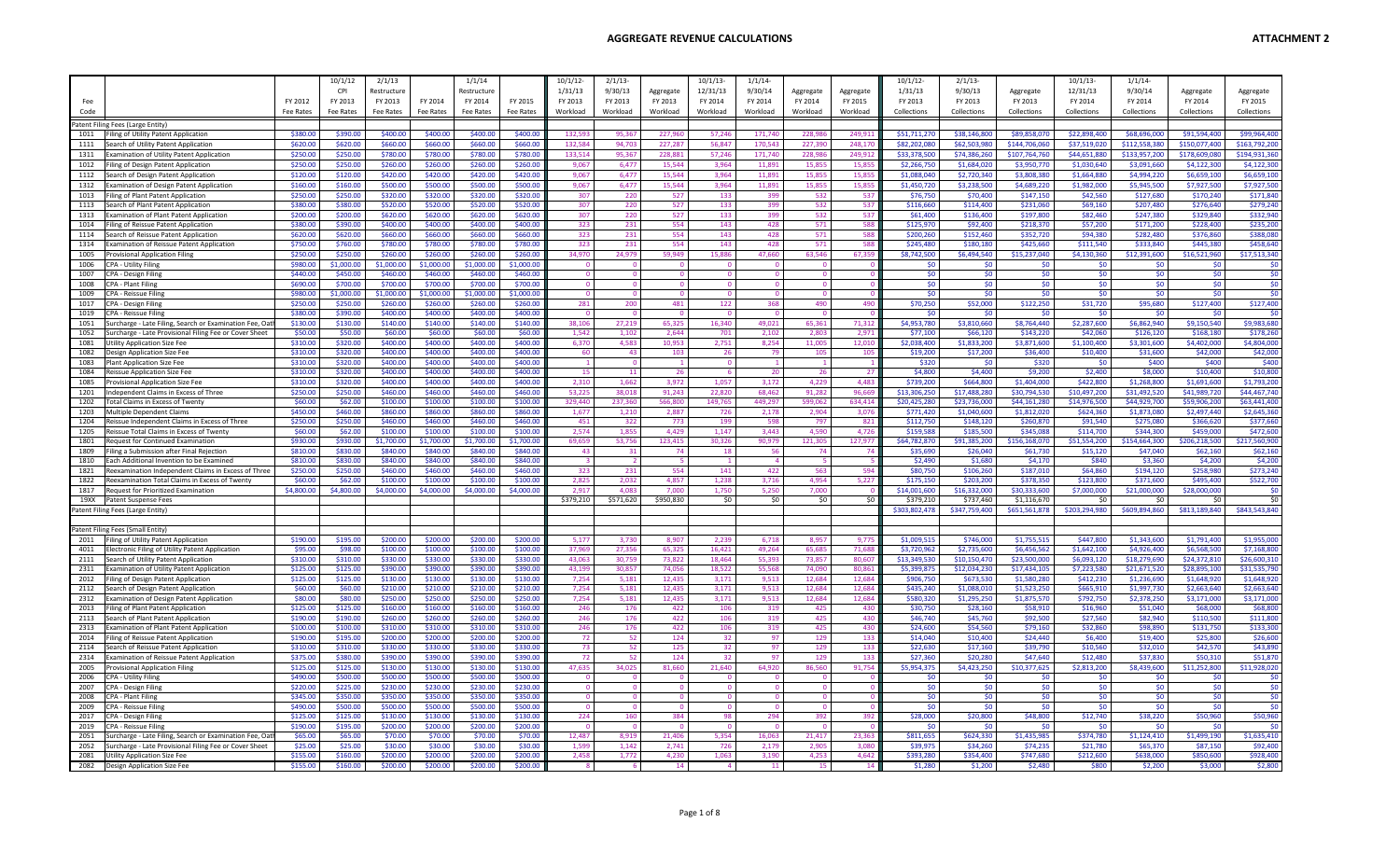|              |                                                                                              |                          | 10/1/12                  | 2/1/13                   |                          | 1/1/14                 |                      | 10/1/12            | $2/1/13$ -         |                      | $10/1/13$ -         | 1/1/14             |                                |                      | 10/1/12                 | $2/1/13$ -              |                          | 10/1/13-                | 1/1/14                   |                          |                        |
|--------------|----------------------------------------------------------------------------------------------|--------------------------|--------------------------|--------------------------|--------------------------|------------------------|----------------------|--------------------|--------------------|----------------------|---------------------|--------------------|--------------------------------|----------------------|-------------------------|-------------------------|--------------------------|-------------------------|--------------------------|--------------------------|------------------------|
|              |                                                                                              | FY 2012                  | CPI                      | Restructure<br>FY 2013   | FY 2014                  | Restructure<br>FY 2014 | FY 2015              | 1/31/13<br>FY 2013 | 9/30/13<br>FY 2013 | Aggregate<br>FY 2013 | 12/31/13<br>FY 2014 | 9/30/14<br>FY 2014 | Aggregate<br>FY 2014           | Aggregate<br>FY 2015 | 1/31/13<br>FY 2013      | 9/30/13<br>FY 2013      | Aggregate<br>FY 2013     | 12/31/13<br>FY 2014     | 9/30/14<br>FY 2014       | Aggregate<br>FY 2014     | Aggregate<br>FY 2015   |
| Code         |                                                                                              | Fee Rates                | FY 2013<br>Fee Rates     | Fee Rates                | Fee Rates                | Fee Rates              | Fee Rates            | Workload           | Workload           | Workload             | Workload            | Workload           | Workload                       | Workload             | Collections             | Collections             | Collections              | Collections             | Collections              | Collections              | Collections            |
| 2083         |                                                                                              | \$155.00                 | \$160.00                 | \$200.00                 | \$200.00                 | \$200.00               |                      |                    |                    |                      | $\overline{0}$      |                    | $\overline{0}$                 |                      | \$0                     | \$0                     | <b>SO</b>                | SO.                     | SO.                      |                          |                        |
| 2084         | Plant Application Size Fee<br>Reissue Application Size Fee                                   | \$155.00                 | \$160.00                 | \$200.00                 | \$200.00                 | \$200.00               | \$200.00<br>\$200.00 |                    |                    |                      | $\Omega$            |                    | $\overline{1}$                 |                      | \$0                     | \$0                     | \$0                      | \$0                     | \$200                    | \$0<br>\$200             | \$200                  |
| 2085         | Provisional Application Size Fee                                                             | \$155.00                 | \$160.00                 | \$200.00                 | \$200.00                 | \$200.00               | \$200.00             | 1.774              | 1,279              | 3.053                | 813                 | 2.440              | 3,253                          | 3.449                | \$283,840               | \$255,800               | \$539,640                | \$162,600               | \$488,000                | \$650,600                | \$689,80               |
| 2201         | Independent Claims in Excess of Three                                                        | \$125.00                 | \$125.00                 | \$230.00                 | \$230.00                 | \$230.00               | \$230.00             | 12,598             | 8,998              | 21,596               | 5,401               | 16,204             | 21,605                         | 22,845               | \$1,574,750             | \$2,069,540             | \$3,644,290              | \$1,242,230             | \$3,726,920              | \$4,969,150              | \$5,254,35             |
| 2202         | Total Claims in Excess of Twenty                                                             | \$30.00                  | \$31.00                  | \$50.00                  | \$50.00                  | \$50.00                | \$50.00              | 102,237            | 74,091             | 176,328              | 44,474              | 133,422            | 177,896                        | 188,106              | \$3,169,347             | \$3,704,550             | \$6,873,897              | \$2,223,700             | \$6,671,100              | \$8,894,800              | \$9,405,30             |
| 2203         | <b>Multiple Dependent Claims</b>                                                             | \$225.00                 | \$230.00                 | \$430.00                 | \$430.00                 | \$430.00               | \$430.00             | 511                | 370                | 881                  | 222                 | 666                | 888                            | 93                   | \$117,530               | \$159,100               | \$276,630                | \$95,460                | \$286,380                | \$381,840                | \$403,77               |
| 2204         | Reissue Independent Claims in Excess of Three                                                | \$125.00                 | \$125.00                 | \$230.00                 | \$230.00                 | \$230.00               | \$230.00             | 84                 | 60                 | 144                  | 37                  | 112                | 149                            | 153                  | \$10,500                | \$13,800                | \$24,300                 | \$8,510                 | \$25,760                 | \$34,270                 | \$35,19                |
| 2205<br>2801 | Reissue Total Claims in Excess of Twenty<br>Request for Continued Examination                | \$30.00<br>\$465.00      | \$31.00<br>\$465.00      | \$50.00<br>\$850.00      | \$50.00<br>\$850.00      | \$50.00<br>\$850.00    | \$50.00<br>\$850.00  | 736<br>12,649      | 533<br>9,035       | 1,269<br>21.684      | 330<br>5,507        | 991<br>16,521      | 1,321<br>22,028                | 1,362<br>23,240      | \$22,816<br>\$5,881,785 | \$26,650<br>\$7,679,750 | \$49,466<br>\$13,561,535 | \$16,500<br>\$4,680,950 | \$49,550<br>\$14,042,850 | \$66,050<br>\$18,723,800 | \$68,10<br>\$19,754,00 |
| 2809         | Filing a Submission after Final Rejection                                                    | \$405.00                 | \$415.00                 | \$420.00                 | \$420.00                 | \$420.00               | \$420.00             |                    |                    | 15                   | $\Delta$            | 11                 | 15                             |                      | \$3,735                 | \$2,520                 | \$6,255                  | \$1,680                 | \$4,620                  | \$6,300                  | \$6,30                 |
| 2810         | Each Additional Invention to be Examined                                                     | \$405.00                 | \$415.00                 | \$420.00                 | \$420.00                 | \$420.00               | \$420.00             |                    | $\Omega$           | $\Omega$             | $\Omega$            | $\Omega$           | $\Omega$                       |                      | \$0                     | \$0                     | \$0                      | \$0                     | <b>SO</b>                | \$0                      |                        |
| 2821         | Reexamination Independent Claims in Excess of Three                                          | \$125.00                 | \$125.00                 | \$230.00                 | \$230.00                 | \$230.00               | \$230.00             | $\Delta\Delta$     | 32                 | 76                   | 19                  | 58                 | 77                             | $\mathbf{R}$         | \$5,500                 | \$7,360                 | \$12,860                 | \$4,370                 | \$13,340                 | \$17,710                 | \$18,86                |
| 2822         | Reexamination Total Claims in Excess of Twenty                                               | \$30.00                  | \$31.00                  | \$50.00                  | \$50.00                  | \$50.00                | \$50.00              | 243                | 176                | 419                  | 107                 | 321                | 428                            | 452                  | \$7,533                 | \$8,800                 | \$16,333                 | \$5,350                 | \$16,050                 | \$21,400                 | \$22,600               |
| 2817         | Request for Prioritized Examination                                                          | \$2,400.00               | \$2,400.00               | \$2,000.00               | \$2,000.00               | \$2,000.00             | \$2,000.00           | 1.000              | 1,400              | 2,400                | 600                 | 1,800              | 2,400                          |                      | \$2,400,000             | \$2,800,000             | \$5,200,000              | \$1,200,000             | \$3,600,000              | \$4,800,000              |                        |
|              | Patent Filing Fees (Small Entity)                                                            |                          |                          |                          |                          |                        |                      |                    |                    |                      |                     |                    |                                |                      | \$46,274,213            | \$51,085,520            | \$97,359,733             | \$30,461,560            | \$91,388,560             | \$121,850,120            | \$125,476,180          |
|              | Patent Filing Fees (Micro Entity)                                                            |                          |                          |                          |                          |                        |                      |                    |                    |                      |                     |                    |                                |                      |                         |                         |                          |                         |                          |                          |                        |
| 3011         | Filing of Utility Patent Application                                                         |                          |                          | \$100.00                 | \$100.00                 | \$100.00               | \$100.0              |                    | 2,238              | 2,238                | 560                 | 1,679              | 2,239                          | 2,445                | \$0\$                   | \$223,800               | \$223,800                | \$56,000                | \$167,900                | \$223,900                | \$244,50               |
| 4011         | Electronic Filing of Utility Patent Application                                              |                          |                          | \$50.00                  | \$50.00                  | \$50.00                | \$50.0               |                    | 16.414             | 16.414               | 4.105               | 12.316             | 16.421                         | 17.923               | \$0\$                   | \$820,700               | \$820,700                | \$205.250               | \$615,800                | \$821,050                | \$896,15               |
| 3111         | Search of Utility Patent Application                                                         |                          |                          | \$165.00                 | \$165.00                 | \$165.00               | \$165.0              |                    | 18.456             | 18.456               | 4.616               | 13,848             | 18.464                         | 20.152               | \$0                     | \$3.045.240             | \$3.045.240              | \$761.640               | \$2.284.920              | \$3.046.560              | \$3.325.08             |
| 3311         | Examination of Utility Patent Application                                                    |                          |                          | \$195.0                  | \$195.00                 | \$195.00               | \$195.0              |                    | 18,514             | 18.514               | 4.631               | 13,892             | 18,523                         | 20,219               | \$0\$                   | \$3,610,230             | \$3,610,230              | \$903,045               | \$2,708,940              | \$3,611,985              | \$3,941,92             |
| 3012         | Filing of Design Patent Application                                                          |                          |                          | \$65.00                  | \$65.00                  | \$65.00                | \$65.0               |                    | 3,109              | 3,109                | 793                 | 2,378              | 3,171                          | 3,17                 | \$0                     | \$202,085               | \$202,085                | \$51,545                | \$154,570                | \$206,115                | \$206,11               |
| 3112         | Search of Design Patent Application                                                          |                          |                          | \$105.00                 | \$105.00                 | \$105.00               | \$105.0              |                    | 3,109              | 3,109                | 793                 | 2,378              | 3,171                          | 3,171                | \$0\$                   | \$326,445               | \$326,445                | \$83.265                | \$249,690                | \$332,955                | \$332.95               |
| 3312<br>3013 | Examination of Design Patent Application<br>Filing of Plant Patent Application               |                          |                          | \$125.00<br>\$80.00      | \$125.00<br>\$80.00      | \$125.00<br>\$80.00    | \$125.0<br>\$80.0    |                    | 3,109<br>105       | 3,109<br>105         | 793<br>27           | 2,378<br>80        | 3,171<br>107                   | 3,171<br>107         | \$0\$<br>\$0            | \$388,625<br>\$8,400    | \$388,625<br>\$8,400     | \$99,125<br>\$2,160     | \$297,250<br>\$6,400     | \$396,375<br>\$8,560     | \$396,37<br>\$8,560    |
| 3113         | Search of Plant Patent Application                                                           |                          |                          | \$130.0                  | \$130.00                 | \$130.00               | \$130.0              |                    | 105                | 105                  | 27                  | 80                 | 107                            | 107                  | \$0                     | \$13,650                | \$13,650                 | \$3,510                 | \$10,400                 | \$13,910                 | \$13,91                |
| 3313         | Examination of Plant Patent Application                                                      |                          |                          | \$155.0                  | \$155.00                 | \$155.00               | \$155.0              |                    | 105                | 105                  | 27                  | 80                 | 107                            | 107                  | \$0                     | \$16,275                | \$16,275                 | \$4,185                 | \$12,400                 | \$16,585                 | \$16,58                |
| 3014         | Filing of Reissue Patent Application                                                         |                          |                          | \$100.0                  | \$100.00                 | \$100.00               | \$100.0              |                    | 31                 | 31                   | $\mathbf{8}$        | 24                 | 32                             | 33                   | \$0\$                   | \$3,100                 | \$3,100                  | \$800                   | \$2,400                  | \$3,200                  | \$3,300                |
| 3114         | Search of Reissue Patent Application                                                         |                          |                          | \$165.00                 | \$165.00                 | \$165.00               | \$165.0              |                    | 31                 | 31                   | $\mathbf{R}$        | 24                 | 32 <sup>2</sup>                | $\mathbf{R}$         | \$0\$                   | \$5,115                 | \$5,115                  | \$1,320                 | \$3,960                  | \$5,280                  | \$5,44                 |
| 3314         | Examination of Reissue Patent Application                                                    |                          |                          | \$195.00                 | \$195.00                 | \$195.00               | \$195.0              |                    | 31                 | 31                   | $\mathbf{R}$        | 24                 | 32 <sup>2</sup>                |                      | \$0\$                   | \$6,045                 | \$6,045                  | \$1,560                 | \$4,680                  | \$6,240                  | \$6,43                 |
| 3005         | Provisional Application Filing                                                               |                          |                          | \$65.0                   | \$65.00                  | \$65.00                | \$65.0               |                    | 20,415             | 20,415               | 5,410               | 16,230             | 21,640                         | 22,938               | \$0                     | \$1,326,975             | \$1,326,975              | \$351,650               | \$1,054,950              | \$1,406,600              | \$1,490,97             |
| 3006<br>3007 | <b>CPA - Utility Filing</b><br>CPA - Design Filing                                           |                          |                          | \$250.0<br>\$115.0       | \$250.00<br>\$115.00     | \$250.00<br>\$115.00   | \$250.0<br>\$115.0   |                    | $\Omega$           | $\overline{0}$       | $\overline{0}$      | $\mathbf{0}$       | $\mathbf{0}$<br>$\overline{0}$ |                      | \$0<br>\$0\$            | \$0<br>\$0              | \$0<br>\$0               | \$0<br>\$0              | \$0<br>\$0               | \$0<br>\$0               | \$0                    |
| 3008         | CPA - Plant Filing                                                                           |                          |                          | \$175.0                  | \$175.00                 | \$175.00               | \$175.0              |                    | $\Omega$           | - 0                  | $\mathbf{0}$        | $\Omega$           | $\mathbf{0}$                   |                      | \$0                     | \$0                     | \$0                      | \$0                     | \$0                      | \$0                      | \$C                    |
| 3009         | CPA - Reissue Filing                                                                         |                          |                          | \$250.00                 | \$250.00                 | \$250.00               | \$250.0              |                    | - 0                | $\overline{0}$       | $\overline{0}$      | $\overline{0}$     | $\mathbf{0}$                   |                      | \$0                     | \$0                     | \$0                      | \$0                     | \$0                      | \$0                      | \$0                    |
| 3017         | CPA - Design Filing                                                                          |                          |                          | \$65.00                  | \$65.00                  | \$65.00                | \$65.0               |                    | 96                 | 96                   | 25                  | 74                 | 99                             | 98                   | \$0                     | \$6,240                 | \$6,240                  | \$1,625                 | \$4,810                  | \$6,435                  | \$6,370                |
| 3019         | <b>CPA - Reissue Filing</b>                                                                  |                          |                          | \$100.00                 | \$100.00                 | \$100.00               | \$100.0              |                    | $\Omega$           | $\Omega$             | $\Omega$            | $\Omega$           | $\Omega$                       |                      | \$0                     | \$0                     | \$0                      | \$0                     | \$0                      | \$0                      | -SC                    |
| 3051         | Surcharge - Late Filing, Search or Examination Fee, Oath or Declaration                      |                          |                          | \$35.0                   | \$35.00                  | \$35.00                | \$35.0               |                    | 5.352              | 5,352                | 1.339               | 4.016              | 5,355                          | 5,841                | \$0                     | \$187,320               | \$187,320                | \$46,865                | \$140,560                | \$187,425                | \$204,43               |
| 3052         | Surcharge - Late Provisional Filing Fee or Cover Sheet                                       |                          |                          | \$15.00                  | \$15.00                  | \$15.00                | \$15.0               |                    | 685                | 685                  | 182                 | 545                | 727                            | 770                  | \$0<br>\$0              | \$10,275                | \$10,275                 | \$2,730                 | \$8,175                  | \$10,905                 | \$11,550               |
| 3081<br>3082 | Utility Application Size Fee<br>Design Application Size Fee                                  |                          |                          | \$100.00<br>\$100.00     | \$100.00<br>\$100.00     | \$100.00<br>\$100.00   | \$100.0<br>\$100.0   |                    | 1,063              | 1,063                | 266                 | 792                | 1,058                          | 1,161                | \$0                     | \$106,300<br>\$400      | \$106,300<br>\$400       | \$26,600<br>\$100       | \$79,200<br>\$300        | \$105,800<br>\$400       | \$116,100<br>\$400     |
| 3083         | <b>Plant Application Size Fee</b>                                                            |                          |                          | \$100.00                 | \$100.00                 | \$100.00               | \$100.0              |                    |                    | - 0                  | $\overline{0}$      | $\overline{0}$     | $\mathbf{0}$                   |                      | \$0\$                   | \$0                     | \$0                      | \$0                     | SO.                      | \$0                      | \$C                    |
| 3084         | Reissue Application Size Fee                                                                 |                          |                          | \$100.0                  | \$100.00                 | \$100.00               | \$1000               |                    | - 0                | $\sqrt{ }$           | - 0                 | $\Omega$           | $\Omega$                       |                      | \$0                     | \$0                     | \$0                      | \$0                     | \$0                      | \$0                      | \$0                    |
| 3085         | Provisional Application Size Fee                                                             |                          |                          | \$100.0                  | \$100.00                 | \$100.00               | \$100.00             |                    | 767                | 767                  | 203                 | 610                | 813                            | 862                  | \$0                     | \$76,700                | \$76,700                 | \$20,300                | \$61,000                 | \$81,300                 | \$86,200               |
| 3201         | Independent Claims in Excess of Three                                                        |                          |                          | \$115.0                  | \$115.00                 | \$115.00               | \$115.0              |                    | 5,399              | 5,399                | 1,350               | 4,051              | 5,401                          | 5,711                | \$0\$                   | \$620,885               | \$620,885                | \$155,250               | \$465,865                | \$621,115                | \$656,76               |
| 3202         | Total Claims in Excess of Twenty                                                             |                          |                          | \$25.0                   | \$25.00                  | \$25.00                | \$25.0               |                    | 44,455             | 44,455               | 11,119              | 33,356             | 44 475                         | 47,027               | \$0\$                   | \$1,111,375             | \$1,111,375              | \$277,975               | \$833,900                | \$1,111,875              | \$1,175,67             |
| 3203<br>3204 | Multiple Dependent Claims<br>Reissue Independent Claims in Excess of Three                   |                          |                          | \$215.0<br>\$115.00      | \$215.00<br>\$115.00     | \$215.00<br>\$115.00   | \$215.0<br>\$115.0   |                    | 222<br>36          | 222<br>36            | 56<br>$\mathbf{q}$  | 167<br>28          | 223<br>37                      | 235                  | \$0\$<br>\$0            | \$47,730<br>\$4,140     | \$47,730<br>\$4,140      | \$12,040<br>\$1,035     | \$35,905<br>\$3,220      | \$47,945<br>\$4,255      | \$50,52<br>\$4,37      |
| 3205         | Reissue Total Claims in Excess of Twenty                                                     |                          |                          | \$25.0                   | \$25.00                  | \$25.00                | \$25.0               |                    | 320                | 320                  | 83                  | 248                | 331                            | 341                  | \$0                     | \$8,000                 | \$8,000                  | \$2,075                 | \$6,200                  | \$8,275                  | \$8,52                 |
| 3801         | Request for Continued Examination                                                            |                          |                          | \$425.0                  | \$425.0                  | \$425.00               | \$425.0              |                    | 5,421              | 5,421                | 1,377               | 4,130              | 5,507                          | 5,810                | \$0                     | \$2.303.925             | \$2,303,925              | \$585.225               | \$1,755,250              | \$2.340.475              | \$2,469,25             |
| 3809         | Filing a Submission after Final Rejection                                                    |                          |                          | \$210.00                 | \$210.00                 | \$210.00               | \$210.0              |                    |                    |                      |                     |                    | $\overline{4}$                 |                      | \$0                     | \$840                   | \$840                    | \$210                   | \$630                    | \$840                    | \$840                  |
| 3810         | Each Additional Invention to be Examined                                                     |                          |                          | \$210.0                  | \$210.00                 | \$210.00               | \$210.0              |                    | $\Omega$           | $\Omega$             | $\Omega$            | $\Omega$           | $\Omega$                       |                      | \$0                     | \$0                     | \$0                      | \$0                     | \$0                      | SO                       | \$0                    |
| 3821         | Reexamination Independent Claims in Excess of Three                                          |                          |                          | \$115.0                  | \$115.00                 | \$115.00               | \$115.0              |                    | 19                 | 19                   | -5.                 | 14                 | 19                             | $\overline{2}$       | \$0                     | \$2,185                 | \$2,185                  | \$575                   | \$1,610                  | \$2,185                  | \$2,300                |
| 3822<br>3817 | Reexamination Total Claims in Excess of Twenty<br><b>Request for Prioritized Examination</b> |                          |                          | \$25.0<br>\$1,000.00     | \$25.00<br>\$1,000.00    | \$25.0<br>\$1,000.00   | \$25.0<br>\$1,000.0  |                    | 105<br>600         | 105<br>600           | 27<br>150           | 80<br>450          | 107<br>600                     | 113                  | \$0<br>\$0              | \$2.625<br>\$600,000    | \$2.625<br>\$600,000     | \$675<br>\$150,000      | \$2,000<br>\$450,000     | \$2,675<br>\$600,000     | \$2,825                |
|              | Patent Filing Fees (Micro Entity)                                                            |                          |                          |                          |                          |                        |                      |                    |                    |                      |                     |                    |                                |                      | SO <sub>2</sub>         | \$15,085,625            | \$15,085,625             | \$3,808,335             | \$11,422,885             | \$15,231,220             | \$15,684.43            |
|              | <b>Total Patent Filing Fees</b>                                                              |                          |                          |                          |                          |                        |                      |                    |                    |                      |                     |                    |                                |                      | \$350,076,691           | \$413,930,545           | \$764,007,236            | \$237,564,875           | \$712,706,305            | \$950,271,180            | \$984,704,45           |
|              |                                                                                              |                          |                          |                          |                          |                        |                      |                    |                    |                      |                     |                    |                                |                      |                         |                         |                          |                         |                          |                          |                        |
|              | Patent Issue Fees (Large Entity)                                                             |                          |                          |                          |                          |                        |                      |                    |                    |                      |                     |                    |                                |                      |                         |                         |                          |                         |                          |                          |                        |
| 1501         | Utility or Reissue Issue                                                                     | \$1,740.00               | \$1,770.00               | \$1,780.00               | \$1,780.00               | \$0.00                 | \$0.00               | 103.603            | 146.423            | 250.026              | 11.389              | $\Omega$           | $\Omega$                       |                      | \$183,377,310           | \$260,632,940           | \$444.010.250            | \$20.272.420            | -SO                      | \$20.272.420             |                        |
| 1502         | Design Issue                                                                                 | \$990.00                 | \$1,010.00               | \$1,020.00               | \$1,020,00               | \$560.00               | \$560,00             | 4.992              | 7.057              | 12.049               | 514                 | 11,825             | 12,339                         | 12,586               | \$5,041,920             | \$7,198,140             | \$12,240,060             | \$524.280               | \$6,622,000              | \$7.146.280              | \$7,048,160            |
| 1503<br>1511 | <b>Plant Issue</b><br>Reissue Issue                                                          | \$1,370.00<br>\$1,740.00 | \$1,400.00<br>\$1,770.00 | \$1,400.00<br>\$1,780.00 | \$1,400.00<br>\$1,780.00 | \$760.00<br>\$960.00   | \$760.00<br>\$960.00 | 230<br>239         | 325<br>337         | 555<br>576           | 24<br>25            | 544<br>565         | 568<br>590                     | 580<br>602           | \$322,000<br>\$423,030  | \$455,000<br>\$599,860  | \$777,000<br>\$1,022,890 | \$33,600<br>\$44,500    | \$413,440<br>\$542,400   | \$447,040<br>\$586,900   | \$440.80<br>\$577,92   |
|              | 15XX Patent Issue Fee (with PG Pub)                                                          |                          |                          |                          |                          | \$960.00               | \$960.00             |                    | $\Omega$           | $\Omega$             | $\Omega$            | 261.960            | 273.349                        | 280.80               | \$0                     | \$0                     | \$0                      | \$0                     | \$251,481,600            | \$251,481,600            | \$269,572.80           |
|              | Patent Issue Fees (Large Entity)                                                             |                          |                          |                          |                          |                        |                      |                    |                    |                      |                     |                    |                                |                      | \$189,164,260           | \$268,885,940           | \$458,050,200            | \$20,874,800            | \$259,059,440            | \$279,934,240            | \$277,639,68           |
|              |                                                                                              |                          |                          |                          |                          |                        |                      |                    |                    |                      |                     |                    |                                |                      |                         |                         |                          |                         |                          |                          |                        |
|              |                                                                                              |                          |                          |                          |                          |                        |                      |                    |                    |                      |                     |                    |                                |                      |                         |                         |                          |                         |                          |                          |                        |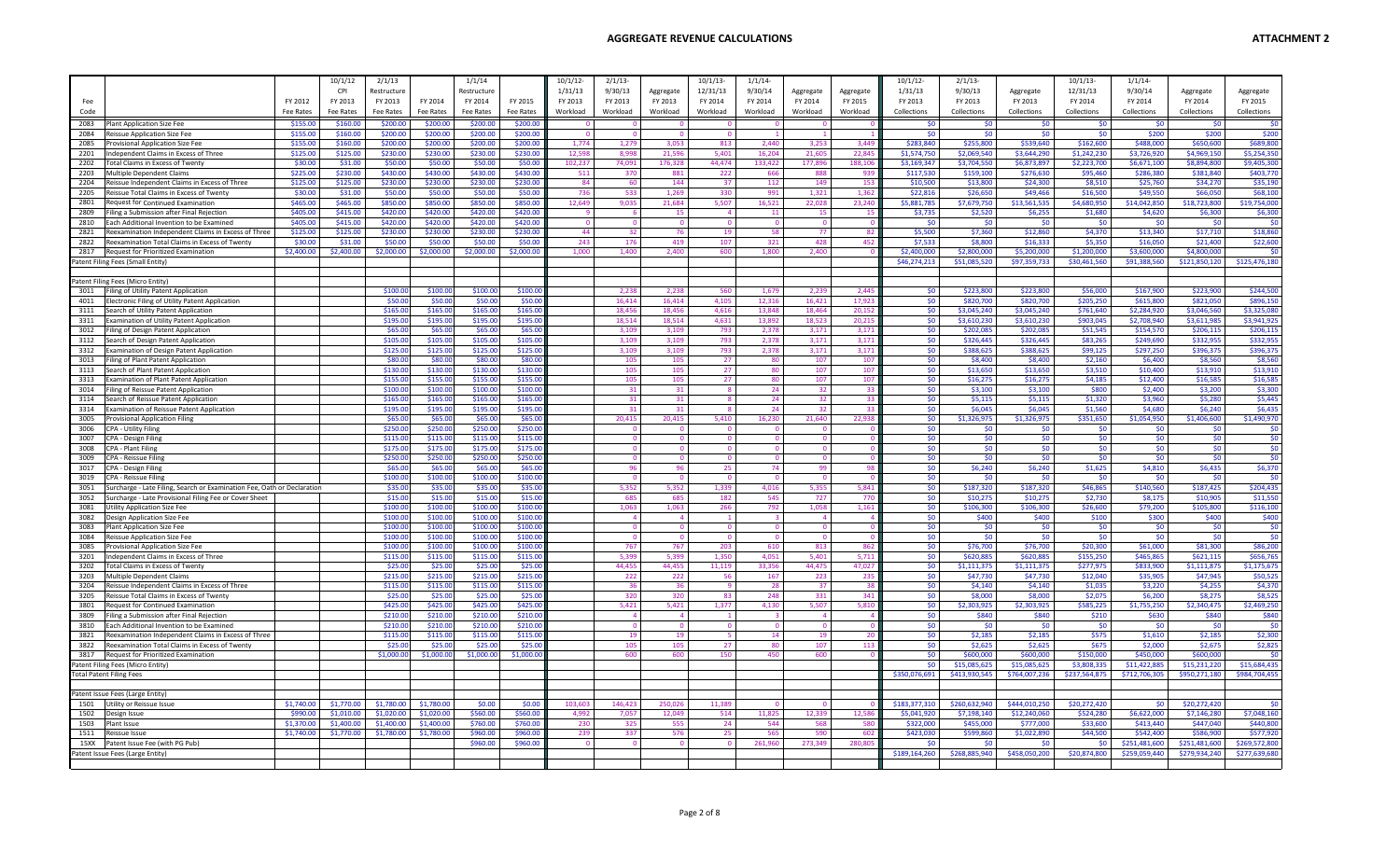## **AGGREGATE REVENUE CALCULATIONS ATTACHMENT**

| <b>ATTACHMENT 2</b> |  |
|---------------------|--|
|---------------------|--|

|                                                                                                                          |                          | 10/1/12                | 2/1/13                   |                          | 1/1/14                   |                          | 10/1/12             | 2/1/13              |                     | 10/1/13             | 1/1/14              |                                                                      |                     | 10/1/12                      | 2/1/13                       |                              | 10/1/13                     | 1/1/14                       |                              |                                    |
|--------------------------------------------------------------------------------------------------------------------------|--------------------------|------------------------|--------------------------|--------------------------|--------------------------|--------------------------|---------------------|---------------------|---------------------|---------------------|---------------------|----------------------------------------------------------------------|---------------------|------------------------------|------------------------------|------------------------------|-----------------------------|------------------------------|------------------------------|------------------------------------|
|                                                                                                                          |                          | CPI                    | Restructure              |                          | Restructure              |                          | 1/31/13             | 9/30/13             | Aggregate           | 12/31/13            | 9/30/14             | Aggregate                                                            | Aggregate           | 1/31/13                      | 9/30/13                      | Aggregate                    | 12/31/13                    | 9/30/14                      | Aggregate                    | Aggregate                          |
| Fee<br>Code                                                                                                              | FY 2012<br>Fee Rates     | FY 2013<br>Fee Rates   | FY 2013<br>Fee Rates     | FY 2014<br>Fee Rates     | FY 2014<br>Fee Rates     | FY 2015<br>Fee Rates     | FY 2013<br>Workload | FY 2013<br>Workload | FY 2013<br>Workload | FY 2014<br>Workload | FY 2014<br>Workload | FY 2014<br>Workload                                                  | FY 2015<br>Workload | FY 2013<br>Collections       | FY 2013<br>Collections       | FY 2013<br>Collections       | FY 2014<br>Collections      | FY 2014<br>Collections       | FY 2014<br>Collections       | FY 2015<br>Collections             |
|                                                                                                                          |                          |                        |                          |                          |                          |                          |                     |                     |                     |                     |                     |                                                                      |                     |                              |                              |                              |                             |                              |                              |                                    |
| tent Issue Fees (Small Entity)<br>2501<br>Utility or Reissue Issue                                                       | \$870.00                 | \$885.00               | \$890.00                 | \$890.00                 | \$0.00                   | \$0.00                   | 24.80               | 35.054              | 59.856              | 2.426               |                     |                                                                      |                     | \$21,949,770                 | \$31.198.060                 | \$53,147,830                 | \$2.159.140                 | SO                           | \$2,159,140                  | <b>K</b>                           |
| 2502<br>Design Issue                                                                                                     | \$495.00                 | \$505.00               | \$510.00                 | \$510.00                 | \$280.00                 | \$280.00                 | 4.253               | 6,011               | 10.264              | 438                 | 8.059               | 8.409                                                                | 8,57                | \$2,147,765                  | \$3,065,610                  | \$5,213,375                  | \$223,380                   | \$2,256,520                  | \$2,479,900                  | \$2,401.560                        |
| 2503<br>Plant Issue                                                                                                      | \$685.00                 | \$700.00               | \$700.00                 | \$700.00                 | \$380.00                 | \$380.00                 | 135                 | 191                 | 326                 | 14                  | 256                 | 267                                                                  | 272                 | \$94,500                     | \$133,700                    | \$228,200                    | \$9,800                     | \$97,280                     | \$107,080                    | \$103,360                          |
| 2511<br>Reissue Issue                                                                                                    | \$870.00                 | \$885.00               | \$890.00                 | \$890.00                 | \$480.00                 | \$480.00                 | 90                  | 128                 | 218                 | $\overline{q}$      | 172                 | 179                                                                  | 182                 | \$79,650                     | \$113,920                    | \$193,570                    | \$8,010                     | \$82,560                     | \$90,570                     | \$87,360                           |
| 25XX<br>Patent Issue Fee (with PG Pub)                                                                                   |                          |                        |                          |                          | \$480.00                 | \$480.00                 |                     |                     |                     | $\Omega$            | 50,170              | 52,351                                                               | 53,779              | \$0                          | \$0                          | \$0                          | -SO                         | \$24,081,600                 | \$24,081,600                 | \$25,813,92                        |
| Patent Issue Fees (Small Entity)                                                                                         |                          |                        |                          |                          |                          |                          |                     |                     |                     |                     |                     |                                                                      |                     | \$24,271,685                 | \$34,511,290                 | \$58,782,975                 | \$2,400,330                 | \$26,517,960                 | \$28,918,290                 | \$28,406,20                        |
|                                                                                                                          |                          |                        |                          |                          |                          |                          |                     |                     |                     |                     |                     |                                                                      |                     |                              |                              |                              |                             |                              |                              |                                    |
| Patent Issue Fees (Micro Entity)<br>3501<br>Utility or Reissue Issue                                                     |                          |                        |                          |                          |                          |                          |                     |                     |                     |                     |                     |                                                                      |                     | \$0                          | \$0                          | \$0                          | \$0                         | Šſ.                          | SO                           | \$0                                |
| 3502<br>Design Issue                                                                                                     |                          |                        |                          |                          | \$140.00                 | \$140.00                 |                     |                     |                     |                     | 2,014               | 2,014                                                                | 2,144               | \$0                          | \$0                          | \$0                          | \$0                         | \$281,960                    | \$281,960                    | \$300,160                          |
| 3503<br>Plant Issue                                                                                                      |                          |                        |                          |                          | \$190.00                 | \$190.00                 |                     |                     |                     |                     | 64                  | 64                                                                   | 68                  | \$0                          | \$0                          | \$0\$                        | \$0                         | \$12,160                     | \$12,160                     | \$12,920                           |
| 3511<br>Reissue Issue                                                                                                    |                          |                        |                          |                          | \$240.00                 | \$240.00                 |                     |                     |                     |                     | 43                  | 43                                                                   | $\Delta f$          | \$0                          | \$0                          | \$0                          | \$0                         | \$10,320                     | \$10,320                     | \$11,040                           |
| 35XX<br>Patent Issue Fee (with PG Pub)                                                                                   |                          |                        |                          |                          | \$240.00                 | \$240.00                 |                     |                     |                     |                     | 12.543              | 12,543                                                               | 13,445              | \$0                          | \$0                          | \$0                          | SO <sub>2</sub>             | \$3.010.320                  | \$3.010.320                  | \$3,226,800                        |
| atent Issue Fees (Micro Entity)                                                                                          |                          |                        |                          |                          |                          |                          |                     |                     |                     |                     |                     |                                                                      |                     | \$0                          | \$0                          | \$0                          | \$0                         | \$3,314,760                  | \$3,314,760                  | \$3,550,920                        |
| 1506 Suspense Account for Partial Issue Payments                                                                         |                          |                        |                          |                          |                          |                          | \$41,667            | \$58,333            | \$100,000           | \$25,000            | \$75,000            | \$100,000                                                            | \$100,000           | \$41,667                     | \$58,333                     | \$100,000                    | \$25,000                    | \$75,000                     | \$100,000                    | \$100,000                          |
| <b>Total Patent Issue Fees</b>                                                                                           |                          |                        |                          |                          |                          |                          |                     |                     |                     |                     |                     |                                                                      |                     | \$213,477,612                | \$303,455,563                | \$516,933,175                | \$23,300,130                | \$288,967,160                | \$312,267,290                | \$309,696,800                      |
| <b>Pre-Grant Publication Fees</b>                                                                                        |                          |                        |                          |                          |                          |                          |                     |                     |                     |                     |                     |                                                                      |                     |                              |                              |                              |                             |                              |                              |                                    |
| 1504<br>Publication Fee for Early, Voluntary or Normal Publicati                                                         | \$300.00                 | \$300.00               | \$300.00                 | \$300.00                 | \$0.00                   | \$0.00                   | 122,150             | 172,667             | 294,817             | 34                  |                     | $\Omega$                                                             |                     | \$36,645,000                 | \$51,800,100                 | \$88,445,100                 | \$10,200                    | \$0                          | \$10,200                     | \$0                                |
| Publication Fee for Republication<br>1505                                                                                | \$300.00                 | \$300.00               | \$300.00                 | \$300.00                 | \$300.00                 | \$300.00                 | 84                  | 117                 | 201                 | 55                  | 166                 | 221                                                                  | 243                 | \$25,200                     | \$35,100                     | \$60,300                     | \$16,500                    | \$49,800                     | \$66,300                     | \$72,900                           |
| 1803<br>Request for Voluntary Publication or Republication                                                               | \$130.00                 | \$130.00               | \$130.00                 | \$130.00                 | \$130.00                 | \$130.00                 | 200                 | 281                 | 481                 | 151                 | 451                 | 602                                                                  | 752                 | \$26,000                     | \$36,530                     | \$62,530                     | \$19,630                    | \$58,630                     | \$78,260                     | \$97,760                           |
| 1808<br>Processing Fee, Except in Provisional Applications                                                               | \$130.00                 | \$130.00               | \$130.00                 | \$130.00                 | \$130.00                 | \$130.00                 | 1,279               | 1,791               | 3,070               | 852                 | 2.555               | 3.407                                                                | 3.457               | \$166,270                    | \$232,830                    | \$399,100                    | \$110,760                   | \$332,150                    | \$442,910                    | \$449,410                          |
| 1507<br>Suspense Account for Partial Publication Payments                                                                |                          |                        |                          |                          |                          |                          | \$0                 | \$0                 | \$0                 | (5105)              | (590)               | (5195)                                                               | \$1,910             | \$0                          | \$0<br>\$52,104,560          | \$0                          | (5105)                      | (590)                        | (5195)                       | \$1,910<br>\$621,980               |
| otal Pre-Grant Publication Fees                                                                                          |                          |                        |                          |                          |                          |                          |                     |                     |                     |                     |                     |                                                                      |                     | \$36,862,470                 |                              | \$88,967,030                 | \$156,985                   | \$440,490                    | \$597,475                    |                                    |
| Patent Maintenance Fees (Large Entity)                                                                                   |                          |                        |                          |                          |                          |                          |                     |                     |                     |                     |                     |                                                                      |                     |                              |                              |                              |                             |                              |                              |                                    |
| 1551<br><b>First Stage Maintenance</b>                                                                                   | \$1,130.00               | \$1,150.00             | \$1,600.00               | \$1,600.00               | \$1,600.00               | \$1,600.00               | 87,390              | 31,605              | 118,995             | 33,510              | 100.530             | 134,040                                                              | 159,368             | \$100,498,500                | \$50,568,000                 | \$151,066,500                | \$53,616,000                | \$160,848,000                | \$214,464,000                | \$254,988,800                      |
| 1552<br>Second Stage Maintenance                                                                                         | \$2,850.00               | \$2,900.00             | \$3,600.00               | \$3,600.00               | \$3,600.00               | \$3,600.00               | 58,853              | 21,237              | 80,090              | 21,395              | 64,184              | 85,579                                                               | 85,32               | \$170,673,700                | \$76,453,200                 | \$247,126,900                | \$77,022,000                | \$231,062,400                | \$308,084,400                | \$307,180,800                      |
| 1553<br>Third Stage Maintenance                                                                                          | \$4,730.00               | \$4,820.00             | \$7,600.00               | \$7,600.00               | \$7,600.00               | \$7,600.00               | 44,547              | 16,104              | 60,651              | 12,919              | 38,75               | 51,674                                                               | 60,06               | \$214,716,540                | \$122,390,400                | \$337,106,940                | \$98,184,400                | \$294,538,000                | \$392,722,400                | \$456,486,40                       |
| 1554<br>First Stage Surcharge in Grace Period                                                                            | \$150.00                 | \$150.00               | \$160.00                 | \$160.00                 | \$160.00                 | \$160.00                 | 2,397               | 799                 | 3,196               | 847                 | 2,542               | 3,389                                                                | 4,029               | \$359,550                    | \$127,840                    | \$487,390                    | \$135,520                   | \$406,720                    | \$542,240                    | \$644,640                          |
| 1555<br>Second Stage Surcharge in Grace Period<br>1556                                                                   | \$150.00<br>\$150.00     | \$150.00               | \$160.00<br>\$160.00     | \$160.00                 | \$160.00<br>\$160.00     | \$160.00<br>\$160.00     | 1,892<br>1,284      | 631<br>428          | 2,523<br>1,712      | 635<br>343          | 1,906<br>1,030      | 2,541<br>1,373                                                       | 2,534<br>1,596      | \$283,800<br>\$192,600       | \$100,960<br>\$68,480        | \$384,760<br>\$261,080       | \$101,600<br>\$54,880       | \$304,960<br>\$164,800       | \$406,560<br>\$219,680       | \$405,440<br>\$255,360             |
| Third Stage Surcharge in Grace Period<br>1557<br>Surcharge After Expiration - Unavoidable Late Payment                   | \$700.00                 | \$150.00<br>\$700.00   | \$700.00                 | \$160.00<br>\$700.00     | \$700.00                 | \$700.00                 |                     |                     | 11                  |                     |                     | 10                                                                   | 12                  | \$5,600                      | \$2,100                      | \$7,700                      | \$2,100                     | \$4,900                      | \$7,000                      | \$8,400                            |
| 1558<br>Surcharge After Expiration - Unintentional Late Paymer                                                           | \$1,640.00               | \$1,640.00             | \$1,640.00               | \$1,640.00               | \$1,640.00               | \$1,640.00               | 1.063               | 354                 | 1.417               | 349                 | 1.045               | 1.394                                                                | 1.566               | \$1,743,320                  | \$580,560                    | \$2,323,880                  | \$572,360                   | \$1,713,800                  | \$2.286.160                  | \$2,568.24                         |
| Patent Maintenance Fees (Large Entity)                                                                                   |                          |                        |                          |                          |                          |                          |                     |                     |                     |                     |                     |                                                                      |                     | \$488,473,610                | \$250,291,540                | \$738,765,150                | \$229,688,860               | \$689,043,580                | \$918,732,440                | \$1,022,538,08                     |
|                                                                                                                          |                          |                        |                          |                          |                          |                          |                     |                     |                     |                     |                     |                                                                      |                     |                              |                              |                              |                             |                              |                              |                                    |
| Patent Maintenance Fees (Small Entity)                                                                                   |                          |                        |                          |                          |                          |                          |                     |                     |                     |                     |                     |                                                                      |                     |                              |                              |                              |                             |                              |                              |                                    |
| 2551<br><b>First Stage Maintenance</b>                                                                                   | \$565.00                 | \$575.00               | \$800.00                 | \$800.00                 | \$800.00                 | \$800,00                 | 15.079              | 5,026               | 20.105              | 5,429               | 16.289              | 21,718                                                               | 24.942              | \$8,670,425                  | \$4.020.800                  | \$12,691,225                 | \$4,343,200                 | \$13,031,200                 | \$17.374.400                 | \$19,953,600                       |
| 2552<br>Second Stage Maintenance                                                                                         | \$1,425.00<br>\$2,365.00 | \$1,450.00             | \$1,800.00<br>\$3,800.00 | \$1,800.00<br>\$3,800.00 | \$1,800.00<br>\$3,800.00 | \$1,800.00<br>\$3,800.00 | 8,788<br>5,887      | 3,255<br>2,177      | 12,043              | 3,659<br>1,733      | 10,979              | 14,638<br>6,931                                                      | 12,95               | \$12,742,600<br>\$14,187,670 | \$5.859,000<br>\$8,272,600   | \$18,601,600<br>\$22,460,270 | \$6,586,200<br>\$6,585,400  | \$19,762,200<br>\$19,752,400 | \$26,348,400<br>\$26,337,800 | \$23,319,000<br>\$28,986,400       |
| 2553<br><b>Third Stage Maintenance</b><br>2554<br>First Stage Surcharge in Grace Period                                  | \$75.00                  | \$2,410.00<br>\$75.00  | \$80.00                  | \$80.00                  | \$80.00                  | \$80.00                  | 1,835               | 612                 | 8,064<br>2,447      | 661                 | 5,198<br>1,980      | 2,641                                                                | 7,628<br>3,036      | \$137,625                    | \$48,960                     | \$186,585                    | \$52,880                    | \$158,400                    | \$211,280                    | \$242,88                           |
| 2555<br>Second Stage Surcharge in Grace Period                                                                           | \$75.00                  | \$75.00                | \$80.00                  | \$80.00                  | \$80.00                  | \$80.00                  | 1,247               | 416                 | 1,663               | 467                 | 1,402               | 1,869                                                                | 1,654               | \$93,525                     | \$33,280                     | \$126,805                    | \$37,360                    | \$112,160                    | \$149,520                    | \$132,32                           |
| 2556<br>Third Stage Surcharge in Grace Period                                                                            | \$75.00                  | \$75.00                | \$80.00                  | \$80.00                  | \$80.00                  | \$80.00                  | 796                 | 280                 | 1,076               | 223                 | 668                 | 891                                                                  | 981                 | \$59,700                     | \$22,400                     | \$82,100                     | \$17,840                    | \$53,440                     | \$71,280                     | \$78,480                           |
| 2557<br>Surcharge After Expiration - Unavoidable Late Payment                                                            |                          |                        | \$350.00                 | \$350.00                 | \$350.00                 | \$350.00                 |                     |                     |                     | $\Omega$            |                     | $\overline{1}$                                                       |                     | \$0                          | \$0                          | \$0                          | \$0                         | \$350                        | \$350                        | \$700                              |
| 2558<br>Surcharge After Expiration - Unintentional Late Payment                                                          |                          |                        | \$820.00                 | \$820.00                 | \$820.00                 | \$820,00                 | 129                 | 43                  | 172                 | 44                  | 133                 | 177                                                                  | 187                 | \$0                          | \$35,260                     | \$35,260                     | \$36,080                    | \$109,060                    | \$145,140                    | \$153,340                          |
| Patent Maintenance Fees (Small Entity)                                                                                   |                          |                        |                          |                          |                          |                          |                     |                     |                     |                     |                     |                                                                      |                     | \$35,891,545                 | \$18,292,300                 | \$54,183,845                 | \$17,658,960                | \$52,979,210                 | \$70,638,170                 | \$72,866,72                        |
| Patent Maintenance Fees (Micro Entity)                                                                                   |                          |                        |                          |                          |                          |                          |                     |                     |                     |                     |                     |                                                                      |                     |                              |                              |                              |                             |                              |                              |                                    |
| 3551<br>First Stage Maintenance                                                                                          |                          |                        | \$400.00                 | \$400.00                 | \$400.00                 | \$400.00                 |                     | 5,026               | 5,026               | 1,357               | 4,072               | 5,429                                                                | 6,236               | \$0                          | \$2,010,400                  | \$2,010,400                  | \$542,800                   | \$1,628,800                  | \$2,171,600                  | \$2,494,40                         |
| 3552<br>Second Stage Maintenance                                                                                         |                          |                        | \$900.00                 | \$900.00                 | \$900.00                 | \$900.00                 |                     | 3,255               | 3,255               | 915                 | 2,745               | 3,660                                                                | 3,239               | \$0                          | \$2,929,500                  | \$2,929,500                  | \$823,500                   | \$2,470,500                  | \$3,294,000                  | \$2,915,10                         |
| 3553<br>Third Stage Maintenance                                                                                          |                          |                        | \$1,900.00               | \$1,900.00               | \$1,900.00               | \$1,900.00               |                     | 2,177               | 2,177               | 433                 | 1.300               | 1,733                                                                | 1,907               | \$0                          | \$4,136,300                  | \$4,136,300                  | \$822,700                   | \$2,470,000                  | \$3,292,700                  | \$3,623,300                        |
| 3554<br>First Stage Surcharge in Grace Period                                                                            |                          |                        | \$40.00                  | \$40.00                  | \$40.00                  | \$40.00                  |                     | 612                 | 612                 | 165                 | 490                 | 655                                                                  | 759                 | \$0                          | \$24,480                     | \$24,480                     | \$6,600                     | \$19,600                     | \$26,200                     | \$30,360                           |
| 3555<br>Second Stage Surcharge in Grace Period                                                                           |                          |                        | \$40.00                  | \$40.00                  | \$40.00                  | \$40.00                  |                     | 416                 | 416                 | 117                 | 350                 | 467                                                                  | 413                 | \$0                          | \$16,640                     | \$16,640                     | \$4,680                     | \$14,000                     | \$18,680                     | \$16,520                           |
| 3556<br>Third Stage Surcharge in Grace Period<br>3557                                                                    |                          |                        | \$40.00<br>\$175.00      | \$40.00                  | \$40.00<br>\$175.00      | \$40.00                  |                     | 280                 | 280                 | 56                  | 167<br>$\Omega$     | 223                                                                  | 245                 | \$0<br>\$0                   | \$11,200                     | \$11,200                     | \$2,240                     | \$6,680<br>- \$0             | \$8,920                      | \$9,800<br>$\overline{\mathbf{S}}$ |
| Surcharge After Expiration - Unavoidable Late Payment<br>3558<br>Surcharge After Expiration - Unintentional Late Payment |                          |                        | \$410.00                 | \$175.00<br>\$410.00     | \$410.00                 | \$175.00<br>\$410.00     |                     | $\Delta$ 3          | 43                  | - 0<br>11           | 32                  | $\Omega$<br>43                                                       | $\Delta$ 7          | \$0                          | \$0<br>\$17,630              | \$0<br>\$17,630              | \$0<br>\$4,510              | \$13,120                     | \$0<br>\$17,630              | \$19,270                           |
| Patent Maintenance Fees (Micro Entity)                                                                                   |                          |                        |                          |                          |                          |                          |                     |                     |                     |                     |                     |                                                                      |                     | \$0                          | \$9,146,150                  | \$9,146,150                  | \$2,207,030                 | \$6,622,700                  | \$8,829,730                  | \$9,108,75                         |
| 1559 Unassigned Maintenance Fee Payments                                                                                 |                          |                        |                          |                          |                          |                          | \$2.082.238         | \$2,915,133         |                     |                     |                     | \$4,997,371 (\$7,449,564) (\$23,087,066) (\$30,536,630) \$12,120,428 |                     | \$2,082,238                  | \$2,915,133                  | \$4,997,371                  | (57, 449, 564)              | (\$23,087,066)               | (\$30,536,630                | \$12,120,42                        |
| <b>Total Patent Maintenance Fees</b>                                                                                     |                          |                        |                          |                          |                          |                          |                     |                     |                     |                     |                     |                                                                      |                     | \$526,447,393                | \$280,645,123                | \$807,092,516                | \$242,105,286               | \$725,558,424                | \$967,663,710                | \$1,116,633,97                     |
|                                                                                                                          |                          |                        |                          |                          |                          |                          |                     |                     |                     |                     |                     |                                                                      |                     |                              |                              |                              |                             |                              |                              |                                    |
| Patent Extension Fees (Large Entity)                                                                                     |                          |                        |                          |                          |                          |                          |                     |                     |                     |                     |                     |                                                                      |                     |                              |                              |                              |                             |                              |                              |                                    |
| 1251<br>Extension for Response within First Month                                                                        | \$150.00<br>\$560.00     | \$150.00               | \$200.00                 | \$200.00                 | \$200.00                 | \$200.00                 | 71,605              | 51,499              | 123,104             | 30,108              | 90,323              | 120,431                                                              | 138,25              | \$10,740,750                 | \$10,299,800                 | \$21,040,550                 | \$6,021,600                 | \$18,064,600                 | \$24,086,200                 | \$27,651,400<br>\$36,829,20        |
| 1252<br>Extension for Response within Second Month<br>1253<br>Extension for Response within Third Month                  | \$1,270.00               | \$570.00<br>\$1,300.00 | \$600.00<br>\$1,400.00   | \$600.00<br>\$1,400.00   | \$600.00<br>\$1,400.00   | \$600.00<br>\$1,400.00   | 31,791<br>30.048    | 22,864<br>21,611    | 54.655<br>51.659    | 13.367<br>12,634    | 40.10:<br>37,903    | 53,468<br>50,537                                                     | 61.38<br>58,017     | \$18,120,870<br>\$39,062,400 | \$13,718,400<br>\$30,255,400 | \$31,839,270<br>\$69,317,800 | \$8,020,200<br>\$17,687,600 | \$24,060,600<br>\$53,064,200 | \$32,080,800<br>\$70,751,800 | \$81,223,800                       |
| Extension for Response within Fourth Month<br>1254                                                                       | \$1,980.00               | \$2,030.00             | \$2,200.00               | \$2,200.00               | \$2,200.00               | \$2,200.00               | 2.058               | 1.480               | 3.538               | 865                 | 2,596               | 3,461                                                                | 3.974               | \$4,177,740                  | \$3,256,000                  | \$7,433,740                  | \$1,903,000                 | \$5,711,200                  | \$7,614,200                  | \$8,742,800                        |
|                                                                                                                          |                          |                        |                          |                          |                          |                          |                     |                     |                     |                     |                     |                                                                      |                     |                              |                              |                              |                             |                              |                              |                                    |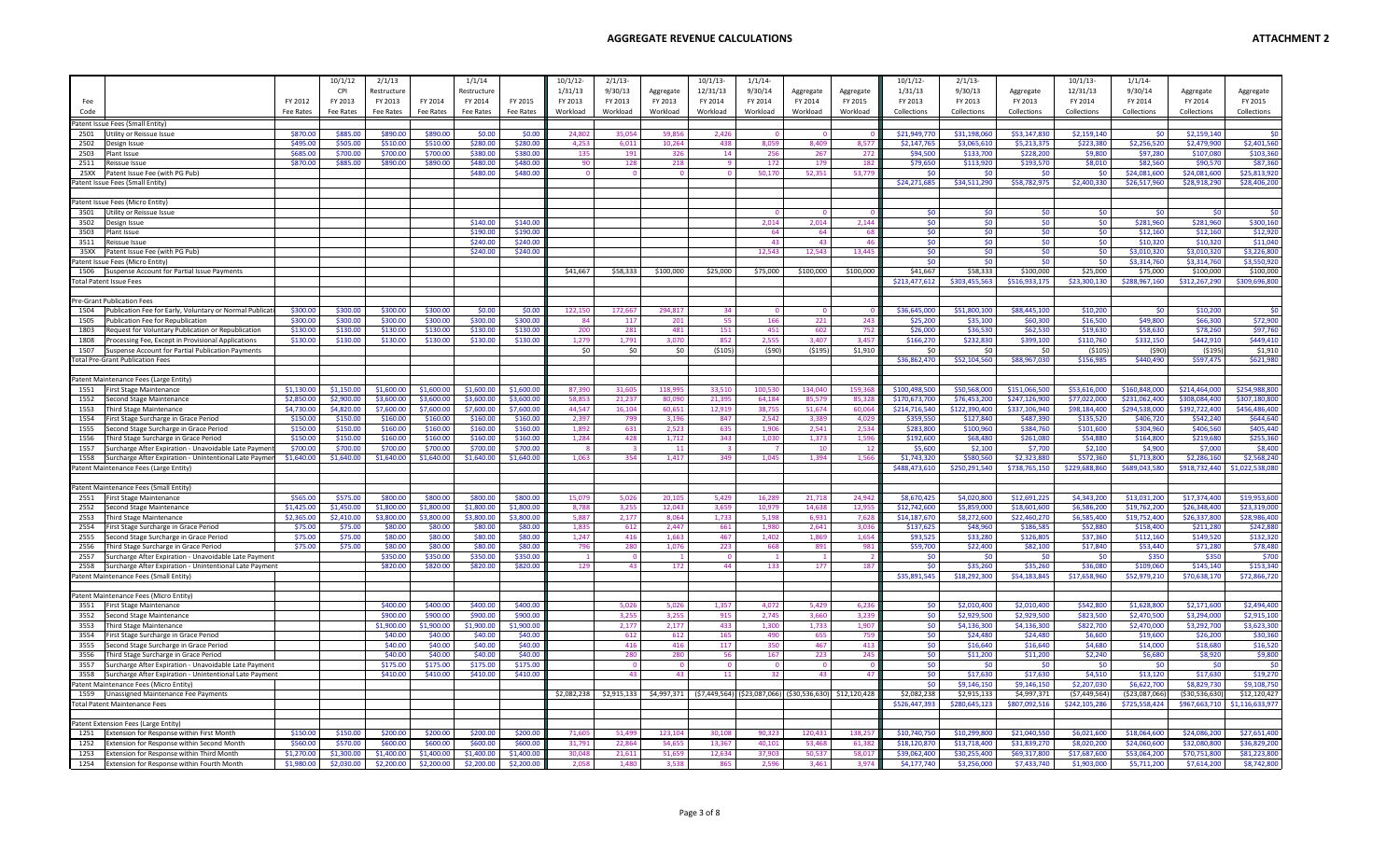|                                                                                                                                              |                      | 10/1/12                    | 2/1/13                     |                            | 1/1/14                     |                            | $10/1/12$ -      | $2/1/13$ -      |                  | 10/1/13                 | 1/1/14               |                  |                  | 10/1/12-                    | 2/1/13                     |                             | 10/1/13                    | 1/1/14                      |                             |                           |
|----------------------------------------------------------------------------------------------------------------------------------------------|----------------------|----------------------------|----------------------------|----------------------------|----------------------------|----------------------------|------------------|-----------------|------------------|-------------------------|----------------------|------------------|------------------|-----------------------------|----------------------------|-----------------------------|----------------------------|-----------------------------|-----------------------------|---------------------------|
|                                                                                                                                              |                      | CPI                        | Restructure                |                            | Restructure                |                            | 1/31/13          | 9/30/13         | Aggregate        | 12/31/13                | 9/30/14              | Aggregate        | Aggregate        | 1/31/13                     | 9/30/13                    | Aggregate                   | 12/31/13                   | 9/30/14                     | Aggregate                   | Aggregate                 |
| Fee                                                                                                                                          | FY 2012              | FY 2013                    | FY 2013                    | FY 2014                    | FY 2014                    | FY 2015                    | FY 2013          | FY 2013         | FY 2013          | FY 2014                 | FY 2014              | FY 2014          | FY 2015          | FY 2013                     | FY 2013                    | FY 2013                     | FY 2014                    | FY 2014                     | FY 2014                     | FY 2015                   |
| Code                                                                                                                                         | <b>Fee Rates</b>     | Fee Rates                  | Fee Rates                  | Fee Rates                  | Fee Rates                  | Fee Rates                  | Workload         | Workload        | Workload         | Workload                | Workload             | Workload         | Workload         | Collections                 | Collections                | Collections                 | Collections                | Collections                 | Collections                 | Collections               |
| Extension for Response within Fifth Month<br>1255                                                                                            | \$2,690.00           | \$2,760.00                 | \$3,000.00                 | \$3,000.00                 | \$3,000.00                 | \$3,000.00                 | 2.560            | 1,841           | 4,401            | 1,076                   | 3,230                | 4,306            | 4,943            | \$7,065,600                 | \$5,523,000                | \$12,588,600                | \$3,228,000                | \$9,690,000                 | \$12,918,000                | \$14,829,000              |
| Patent Extension Fees (Large Entity)                                                                                                         |                      |                            |                            |                            |                            |                            |                  |                 |                  |                         |                      |                  |                  | \$79,167,360                | \$63,052,600               | \$142,219,960               | \$36,860,400               | \$110,590,600               | \$147,451,000               | \$169,276,20              |
|                                                                                                                                              |                      |                            |                            |                            |                            |                            |                  |                 |                  |                         |                      |                  |                  |                             |                            |                             |                            |                             |                             |                           |
| Patent Extension Fees (Small Entity)                                                                                                         |                      |                            |                            |                            |                            |                            |                  |                 |                  |                         |                      |                  |                  |                             |                            |                             |                            |                             |                             |                           |
| 2251<br><b>Extension for Response within First Month</b>                                                                                     | \$75.00              | \$75.00                    | \$100.00                   | \$100.00                   | \$100.00                   | \$100.00                   | 20.068           | 14,459          | 34,527           | 8.453                   | 25,359               | 33,812           | 38.81            | \$1,505,100                 | \$1,445,900                | \$2,951,000                 | \$845,300                  | \$2,535,900                 | \$3,381,200                 | \$3,881,600               |
| 2252<br>Extension for Response within Second Month<br>2253<br>Extension for Response within Third Month                                      | \$280.00<br>\$635.00 | \$285.00<br>\$650.00       | \$300.00<br>\$700.00       | \$300.00<br>\$700.00       | \$300.00<br>\$700.00       | \$300.00<br>\$700.00       | 11,091<br>17,104 | 7,991<br>12.323 | 19,082<br>29.427 | 4,672<br>7,204          | 14,015<br>21,613     | 18,687<br>28,817 | 21,453<br>33,083 | \$3,160,935<br>\$11,117,600 | \$2,397,300<br>\$8,626,100 | \$5,558,235<br>\$19,743,700 | \$1,401,600<br>\$5,042,800 | \$4,204,500<br>\$15,129,100 | \$5,606,100<br>\$20,171,900 | \$6,435,90<br>\$23,158,10 |
| Extension for Response within Fourth Month<br>2254                                                                                           | \$990.00             | \$1,015.00                 | \$1,100.00                 | \$1,100.00                 | \$1,100.00                 | \$1,100.00                 | 1,254            | 904             | 2,158            | 528                     | 1,585                | 2,113            | 2,425            | \$1,272,810                 | \$994,400                  | \$2,267,210                 | \$580,800                  | \$1,743,500                 | \$2,324,300                 | \$2,667,50                |
| 2255<br>Extension for Response within Fifth Month                                                                                            | \$1,345.00           | \$1,380.00                 | \$1,500.00                 | \$1,500.00                 | \$1,500.00                 | \$1,500.00                 | 1,913            | 1,378           | 3,291            | 806                     | 2,418                | 3,224            | 3,701            | \$2,639,940                 | \$2,067,000                | \$4,706,940                 | \$1,209,000                | \$3,627,000                 | \$4,836,000                 | \$5,551,50                |
| Patent Extension Fees (Small Entity)                                                                                                         |                      |                            |                            |                            |                            |                            |                  |                 |                  |                         |                      |                  |                  | \$19,696,385                | \$15,530,700               | \$35,227,085                | \$9,079,500                | \$27,240,000                | \$36,319,500                | \$41,694,600              |
|                                                                                                                                              |                      |                            |                            |                            |                            |                            |                  |                 |                  |                         |                      |                  |                  |                             |                            |                             |                            |                             |                             |                           |
| Patent Extension Fees (Micro Entity)                                                                                                         |                      |                            |                            |                            |                            |                            |                  |                 |                  |                         |                      |                  |                  |                             |                            |                             |                            |                             |                             |                           |
| 3251<br>Extension for Response within First Month                                                                                            |                      |                            | \$50.00                    | \$50.00                    | \$50.00                    | \$50.00                    |                  | 8.675           | 8,675            | 2,113                   | 6,340                | 8.453            | 9.704            | \$0                         | \$433,750                  | \$433,750                   | \$105,650                  | \$317,000                   | \$422,650                   | \$485,200                 |
| 3252<br>Extension for Response within Second Month                                                                                           |                      |                            | \$150.00                   | \$150.00                   | \$150.00                   | \$150.00                   |                  | 4,795           | 4,795            | 1,168                   | 3,505                | 4.673            | 5.36             | \$0                         | \$719,250                  | \$719,250                   | \$175,200                  | \$525,750                   | \$700,950                   | \$804,450                 |
| 3253<br>Extension for Response within Third Month                                                                                            |                      |                            | \$350.00                   | \$350.00                   | \$350.00                   | \$350.00                   |                  | 7,394           | 7,394            | 1,801                   | 5,403                | 7,204            | 8,271            | \$0                         | \$2,587,900                | \$2,587,900                 | \$630,350                  | \$1,891,050                 | \$2,521,400                 | \$2,894,850               |
| 3254<br>Extension for Response within Fourth Month                                                                                           |                      |                            | \$550.00                   | \$550.00                   | \$550.00                   | \$550.00                   |                  | 542             | 542              | 132                     | 396                  | 528              | 60               | \$0                         | \$298,100                  | \$298,100                   | \$72,600                   | \$217,800                   | \$290,400                   | \$333,85                  |
| Extension for Response within Fifth Month<br>3255                                                                                            |                      |                            | \$750.00                   | \$750.00                   | \$750.00                   | \$750.00                   |                  | 827             | 827              | 201                     | 604                  | 805              | 925              | SO <sub>2</sub><br>\$0\$    | \$620,250<br>\$4,659,250   | \$620,250<br>\$4,659,250    | \$150,750<br>\$1,134,550   | \$453,000<br>\$3,404,600    | \$603,750<br>\$4,539,150    | \$693,75<br>\$5,212,10    |
| Patent Extension Fees (Micro Entity)<br><b>Total Patent Extension Fees</b>                                                                   |                      |                            |                            |                            |                            |                            |                  |                 |                  |                         |                      |                  |                  | \$98,863,745                | \$83,242,550               | \$182,106,295               | \$47,074,450               | \$141,235,200               | \$188,309,650               | \$216,182,900             |
|                                                                                                                                              |                      |                            |                            |                            |                            |                            |                  |                 |                  |                         |                      |                  |                  |                             |                            |                             |                            |                             |                             |                           |
| Patent Appeal Fees (Large Entity)                                                                                                            |                      |                            |                            |                            |                            |                            |                  |                 |                  |                         |                      |                  |                  |                             |                            |                             |                            |                             |                             |                           |
| 1401<br>Notice of Appeal to Board of Appeals                                                                                                 | \$620.00             | \$630.00                   | \$1,500.00                 | \$1,500.00                 | \$1,500.00                 | \$1,500.00                 | 22.91            | 11,521          | 34.437           | 9.302                   | 27.907               | 37.209           | 38.841           | \$14,437,080                | \$17,281,500               | \$31,718,580                | \$13,953,000               | \$41,860,500                | \$55,813,500                | \$58,261,500              |
| 1402<br>Filing a Brief in Support of an Appeal                                                                                               | \$620.00             | \$630.00                   | \$0.00                     | \$0.00                     | \$0.00                     | \$0.00                     | 12,199           |                 | 12,199           | 4,953                   | 14,860               | 19,813           | 20,682           | \$7,685,370                 | \$0                        | \$7,685,370                 | \$0                        | S <sub>0</sub>              | - \$0                       | - ŚC                      |
| 14X1<br>Filing an Appeal                                                                                                                     |                      |                            | \$2,500.00                 | \$2,500.00                 | \$2,500.00                 | \$2,500.00                 |                  |                 |                  |                         | <b>TBD</b>           | <b>TBD</b>       | TBD              |                             |                            | <b>TBD</b>                  | <b>TBD</b>                 | <b>TBD</b>                  | <b>TBC</b>                  | <b>TBI</b>                |
| 1403<br>Request for an Oral Hearing                                                                                                          | \$1,240.00           | \$1,260.00                 | \$1,300.00                 | \$1,300.00                 | \$1,300.00                 | \$1,300.00                 | 776              | 391             | 1.167            | 316                     | 946                  | 1,262            | 1,317            | \$977,760                   | \$508,300                  | \$1,486,060                 | \$410,800                  | \$1,229,800                 | \$1,640,600                 | \$1,712,100               |
| Petitions to the Chief Administrative Patent Judge<br>1405                                                                                   | \$400.00             | \$400.00                   | \$400.00                   | \$400.00                   | \$400.00                   | \$400.00                   |                  |                 | $\Omega$         |                         |                      |                  |                  | -SO                         | \$0                        | \$0                         | -SO                        | -SO                         | <b>SO</b>                   | -ŚI                       |
| Patent issue fee (with publication) after examiner withdrawl for final rejection<br>14X2                                                     |                      |                            | \$0.00                     | \$0.00                     | \$0.00                     | \$0.00                     |                  |                 |                  |                         | <b>TBD</b>           | TBD              | TBD              | \$0                         | \$0                        | <b>TBD</b>                  | <b>TBD</b>                 | <b>TBD</b>                  | <b>TBD</b>                  | <b>TBI</b>                |
| 14X3<br>Covered business method and post grant review, 20 or<br>14X4                                                                         | \$35,800.00          | \$35,800.00                | \$35,800.00                | \$35,800.00                | \$35,800.00                | \$35,800.00                | 21               | 29              | 50               | 12                      | 38                   | 50               |                  | \$751,800                   | \$1,038,200                | \$1,790,000                 | \$429,600                  | \$1,360,400                 | \$1,790,000                 | \$1,790,000               |
| Covered business method and post grant review, 21-30 \$44,750.00<br>14X5<br>Covered business method and post grant review, 31-40 \$53,700.00 |                      | \$44,750.00<br>\$53,700.00 | \$44,750.00<br>\$53,700.00 | \$44,750.00<br>\$53,700.00 | \$44,750.00<br>\$53,700.00 | \$44,750.00<br>\$53,700.00 |                  |                 | $\Omega$<br>- 0  | - 0                     | $\Omega$<br>$\Omega$ | $\Omega$         |                  | \$0<br>\$0                  | \$0<br>\$0                 | \$0<br>\$0                  | \$0<br>\$0                 | -SO<br>\$0                  | \$C<br>\$0                  | S <sub>0</sub><br>\$0     |
| 14X6<br>Covered business method and post grant review, 41-50 \$71,600.00                                                                     |                      | \$71,600.00                | \$71,600.00                | \$71,600.00                | \$71,600.00                | \$71,600.00                |                  |                 | $\Omega$         | $\Omega$                | $\overline{0}$       | $\Omega$         |                  | \$0                         | \$0                        | \$0                         | \$0                        | \$0                         | \$0                         | \$0                       |
| 14X7<br>Covered business method and post grant review, 51-60 \$89,500.00                                                                     |                      | \$89,500.00                | \$89,500.00                | \$89,500.00                | \$89,500.00                | \$89,500.00                | $\Omega$         | $\Omega$        | $\overline{0}$   | $\overline{\mathbf{0}}$ | $\overline{0}$       | $\overline{0}$   |                  | \$0                         | \$0                        | \$0                         | \$0                        | \$0                         | \$0                         | \$0                       |
| 14X8<br>Covered business method and post grant review, 61-70 \$107,400.00                                                                    |                      | \$107,400.00               | 107,400.00                 | \$107,400.00               | 107,400.00                 | \$107,400.00               |                  |                 | $\mathbf{0}$     | $\Omega$                | $\overline{0}$       | $\Omega$         |                  | \$0                         | \$0                        | \$0                         | \$0                        | S <sub>0</sub>              | \$0                         | \$0                       |
| Covered business method and post grant review, each \$35,800.00<br>14X9                                                                      |                      | \$35,800.00                | \$35,800.00                | \$35,800.00                | \$35,800.00                | \$35,800.00                |                  |                 |                  |                         |                      |                  |                  | \$0                         | \$0                        | \$0                         | S <sub>0</sub>             | \$0                         | \$0                         | \$0                       |
| Patent Appeal Fees (Large Entity)                                                                                                            |                      |                            |                            |                            |                            |                            |                  |                 |                  |                         |                      |                  |                  | \$23,852,010                | \$34,165,500               | <b>TBD</b>                  | TBD                        | <b>TBD</b>                  | <b>TBD</b>                  | <b>TBD</b>                |
|                                                                                                                                              |                      |                            |                            |                            |                            |                            |                  |                 |                  |                         |                      |                  |                  |                             |                            |                             |                            |                             |                             |                           |
| Patent Appeal Fees (Small Entity)                                                                                                            |                      |                            |                            |                            |                            |                            |                  |                 |                  |                         |                      |                  |                  |                             |                            |                             |                            |                             |                             |                           |
| 2401<br>Notice of Appeal to Board of Appeals                                                                                                 | \$310.00             | \$315.00                   | \$750.00                   | \$750.00                   | \$750.00                   | \$750.00                   | 4,487            | 2,259           | 6,746            | 1,824                   | 5,471                | 7,295            | 7,615            | \$1,413,405                 | \$1,694,250                | \$3,107,655                 | \$1,368,000                | \$4,103,250                 | \$5,471,250                 | \$5,711,250               |
| 2402<br>Filing a Brief in Support of an Appeal<br>24X1                                                                                       | \$310.00             | \$315.00                   | \$0.00                     | \$0.00                     | 50.00                      | \$0.00                     | 1,856            | 934             | - 0              |                         | - 0                  |                  |                  | \$584,640                   | \$0                        | \$584,640<br><b>TRD</b>     | -SO<br>TBD                 | - \$0<br><b>TRD</b>         | \$0                         | -ŚC                       |
| Filing an Appeal<br>2403<br>Request for an Oral Hearing                                                                                      | \$620.00             | \$630.00                   | \$1,250.00<br>\$650.00     | \$1,250.00<br>\$650.00     | \$1,250.00<br>\$650.00     | \$1,250.00<br>\$650.00     | 156              | 79              | 2,790<br>235     | 754<br>63               | <b>TBD</b><br>190    | TBD<br>253       | TBD<br>265       | \$0<br>\$98,280             | \$1,167,500<br>\$51,350    | \$149,630                   | \$40,950                   | \$123,500                   | <b>TBD</b><br>\$164,450     | <b>TBI</b><br>\$172,250   |
| 24X2<br>Patent issue fee (with publication) after examiner withdrawl for final rejection                                                     |                      |                            | 50.00                      | \$0.00                     | \$0.00                     | \$0.00                     |                  |                 | $\Omega$         |                         | <b>TBD</b>           | TBD              | TBD              | -SO                         | -SO                        | <b>TRD</b>                  | <b>TRC</b>                 | <b>TBD</b>                  | <b>TRI</b>                  | <b>TBI</b>                |
| Patent Appeal Fees (Small Entity)                                                                                                            |                      |                            |                            |                            |                            |                            |                  |                 |                  |                         |                      |                  |                  | \$2,096,325                 | \$2,913,100                | <b>TBD</b>                  | <b>TBD</b>                 | <b>TBD</b>                  | <b>TBD</b>                  | <b>TBD</b>                |
|                                                                                                                                              |                      |                            |                            |                            |                            |                            |                  |                 |                  |                         |                      |                  |                  |                             |                            |                             |                            |                             |                             |                           |
| Patent Appeal Fees (Micro Entity)                                                                                                            |                      |                            |                            |                            |                            |                            |                  |                 |                  |                         |                      |                  |                  |                             |                            |                             |                            |                             |                             |                           |
| 3401<br>Notice of Appeal to Board of Appeals                                                                                                 |                      |                            | \$375.00                   | \$375.00                   | \$375.00                   | \$375.00                   |                  | 1,694           | 1,694            | 456                     | 1,368                | 1,824            | 1.904            | \$0                         | \$635,250                  | \$635,250                   | \$171,000                  | \$513,000                   | \$684,000                   | \$714,000                 |
| 3402<br>Filing a Brief in Support of an Appeal                                                                                               |                      |                            | \$0.00                     | \$0.00                     | \$0.00                     | \$0.00                     |                  |                 | - 0              |                         | - 0                  |                  |                  | SO <sub>2</sub>             | -SO                        | \$0                         | - \$0                      | - \$0                       | -\$0                        | - ŚC                      |
| 34X1<br>Filing an Appeal                                                                                                                     |                      |                            | \$625.00                   | \$625.00                   | \$625.00                   | \$625.00                   |                  | 701             | 701              | 189                     | <b>TBD</b>           | <b>TBD</b>       | TBD              | \$0                         | \$438,125                  | <b>TBD</b>                  | <b>TBD</b>                 | <b>TBD</b>                  | <b>TBD</b>                  | <b>TBI</b>                |
| 3403<br>Request for an Oral Hearing                                                                                                          |                      |                            | \$325.00                   | \$325.00                   | \$325.00                   | \$325.00                   |                  | 59              | 59<br>$\Omega$   | 15                      | 48                   | -63              |                  | \$0                         | \$19,175                   | \$19,175                    | \$4,875                    | \$15,600                    | \$20,475                    | \$21,450<br><b>TR</b>     |
| 34X2 Patent issue fee (with publication) after examiner withdrawl for final rejection<br>Patent Appeal Fees (Micro Entity)                   |                      |                            | \$0.00                     | \$0.00                     | \$0.00                     | \$0.00                     |                  |                 |                  |                         | <b>TBD</b>           | <b>TBD</b>       | <b>TBD</b>       | \$0<br>\$0                  | -SO<br>\$1,092,550         | <b>TBD</b><br><b>TBD</b>    | <b>TBD</b><br><b>TBD</b>   | <b>TBD</b><br><b>TBD</b>    | <b>TBD</b><br><b>TBD</b>    | <b>TBI</b>                |
| <b>Total Patent Appeal Fees</b>                                                                                                              |                      |                            |                            |                            |                            |                            |                  |                 |                  |                         |                      |                  |                  | \$25,948,335                | \$19,016,501               | \$44,964,836                | \$15,208,745               | \$78,231,391                | \$93,440,136                | \$24,988,535              |
|                                                                                                                                              |                      |                            |                            |                            |                            |                            |                  |                 |                  |                         |                      |                  |                  |                             |                            |                             |                            |                             |                             |                           |
| Patent Revival Fees (Large Entity)                                                                                                           |                      |                            |                            |                            |                            |                            |                  |                 |                  |                         |                      |                  |                  |                             |                            |                             |                            |                             |                             |                           |
| 1452<br>Petition to Revive Unavoidably Abandoned Application                                                                                 | \$620.00             | \$630.00                   | \$640.00                   | \$640.00                   | \$640.00                   | \$640.00                   | 41               | 57              | -98              | 27                      | 80                   | 107              | 110              | \$25,830                    | \$36,480                   | \$62,310                    | \$17,280                   | \$51,200                    | \$68,480                    | \$70,400                  |
| 1453<br>Petition to Revive Unintentionally Abandoned Applicati                                                                               | \$1,860.00           | \$1,900.00                 | \$1,900.00                 | \$1,900.00                 | \$1,900.00                 | \$1,900.00                 | 1.647            | 2.328           | 3.975            | 1.017                   | 3.052                | 4.069            | 4.293            | \$3,129,300                 | \$4,423,200                | \$7,552,500                 | \$1,932,300                | \$5,798,800                 | \$7,731,100                 | \$8,156,70                |
| 1814 Statutory Disclaimer                                                                                                                    | \$160.00             | \$160.00                   | \$160.00                   | \$160.00                   | \$160.00                   | \$160.00                   | 26,769           | 37,762          | 64,531           | 18,732                  | 56,200               | 74,934           | 86,752           | \$4,283,040                 | \$6,041,920                | \$10,324,960                | \$2,997,120                | \$8,992,000                 | \$11,989,120                | \$13,880,32               |
| Patent Revival Fees (Large Entity)                                                                                                           |                      |                            |                            |                            |                            |                            |                  |                 |                  |                         |                      |                  |                  | \$7,438,170                 | \$10,501,600               | \$17,939,770                | \$4,946,700                | \$14,842,000                | \$19,788,700                | \$22,107,420              |
|                                                                                                                                              |                      |                            |                            |                            |                            |                            |                  |                 |                  |                         |                      |                  |                  |                             |                            |                             |                            |                             |                             |                           |
| Patent Revival Fees (Small Entity)                                                                                                           | \$310.00             | \$315.00                   | \$320.00                   | \$320.00                   | \$320.00                   | \$320.00                   |                  | 102             | 174              | 47                      | 142                  | 18 <sup>c</sup>  | 19               | \$22,680                    |                            |                             |                            |                             | \$60,480                    |                           |
| Petition to Revive Unavoidably Abandoned Application<br>2452<br>Petition to Revive Unintentionally Abandoned Applicati<br>2453               | S930.00              | \$950.00                   | \$950.00                   | \$950.00                   | \$950.00                   | \$950.00                   | 1.439            | 2.039           | 3.478            | 891                     | 2.675                | 3.566            | 3.76             | \$1,367,050                 | \$32,640<br>\$1,937,050    | \$55,320<br>\$3,304,100     | \$15,040<br>\$846,450      | \$45,440<br>\$2,541.250     | \$3,387,700                 | \$62,400<br>\$3,573,900   |
| 2814 Statutory Disclaimer                                                                                                                    | \$80.00              | \$80.00                    | \$0.00                     | \$0.00                     | \$0.00                     | \$0.00                     | 4,459            |                 | 4,459            |                         |                      |                  |                  | \$356,720                   | -SO                        | \$356,720                   | - SO                       |                             | -SC                         |                           |
| Patent Revival Fees (Small Entity)                                                                                                           |                      |                            |                            |                            |                            |                            |                  |                 |                  |                         |                      |                  |                  | \$1,746,450                 | \$1,969,690                | \$3,716,140                 | \$861,490                  | \$2,586,690                 | \$3,448,180                 | \$3,636,300               |
|                                                                                                                                              |                      |                            |                            |                            |                            |                            |                  |                 |                  |                         |                      |                  |                  |                             |                            |                             |                            |                             |                             |                           |
| Patent Revival Fees (Micro Entity)                                                                                                           |                      |                            |                            |                            |                            |                            |                  |                 |                  |                         |                      |                  |                  |                             |                            |                             |                            |                             |                             |                           |
|                                                                                                                                              |                      |                            |                            |                            |                            |                            |                  |                 |                  |                         |                      |                  |                  |                             |                            |                             |                            |                             |                             |                           |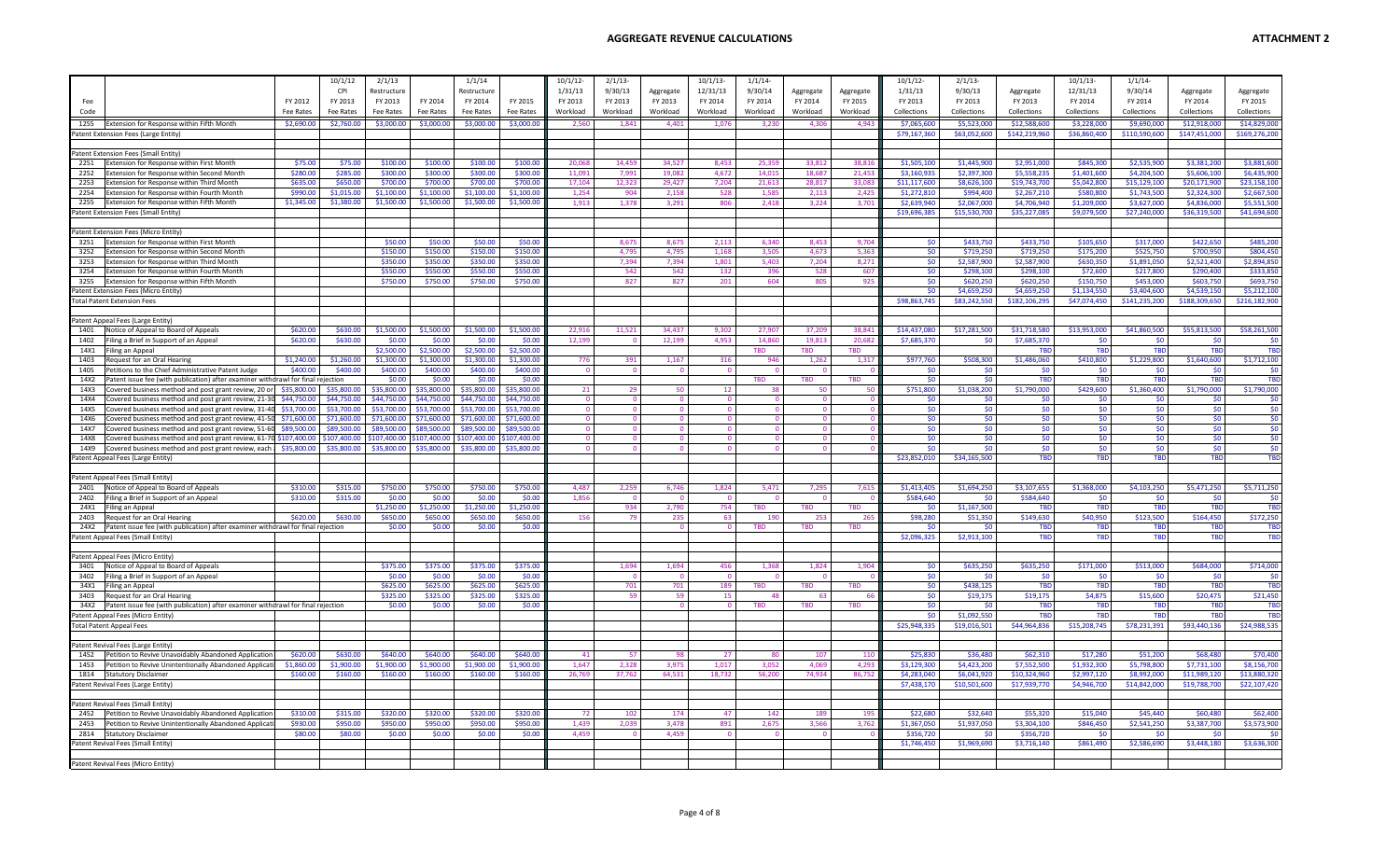|              |                                                                                                                                             | 10/1/12                | 2/1/13                 |                        | 1/1/14                  |                        | 10/1/12       | 2/1/13        |                | $10/1/13$ -                   | 1/1/14        |                      |                 | 10/1/12                  | 2/1/13                   |                          | 10/1/13                | 1/1/14                   |                          |                         |
|--------------|---------------------------------------------------------------------------------------------------------------------------------------------|------------------------|------------------------|------------------------|-------------------------|------------------------|---------------|---------------|----------------|-------------------------------|---------------|----------------------|-----------------|--------------------------|--------------------------|--------------------------|------------------------|--------------------------|--------------------------|-------------------------|
|              |                                                                                                                                             | CPI                    | Restructure            |                        | Restructure             |                        | 1/31/13       | 9/30/13       | Aggregate      | 12/31/13                      | 9/30/14       | Aggregate            | Aggregate       | 1/31/13                  | 9/30/13                  | Aggregate                | 12/31/13               | 9/30/14                  | Aggregate                | Aggregate               |
| Fee          | FY 2012                                                                                                                                     | FY 2013                | FY 2013                | FY 2014                | FY 2014                 | FY 2015                | FY 2013       | FY 2013       | FY 2013        | FY 2014                       | FY 2014       | FY 2014              | FY 2015         | FY 2013                  | FY 2013                  | FY 2013                  | FY 2014                | FY 2014                  | FY 2014                  | FY 2015                 |
| Code         | <b>Fee Rates</b>                                                                                                                            | Fee Rates              | Fee Rates              | Fee Rates              | Fee Rates               | Fee Rates              | Workload      | Workload      | Workload       | Workload                      | Workload      | Workload             | Workload        | Collections              | Collections              | Collections              | Collections            | Collections              | Collections              | Collections             |
| 3452         | Petition to Revive Unavoidably Abandoned Application                                                                                        |                        | \$160.00               | \$160.00               | \$160.00                | \$160.00               |               | 44            | 44             | 12                            |               | 47                   |                 | \$0                      | \$7,040                  | \$7,040                  | \$1,920                | \$5,600                  | \$7,520                  | \$7,680                 |
| 3453         | Petition to Revive Unintentionally Abandoned Application                                                                                    |                        | \$475.00               | \$475.00               | \$475.00                | \$475.00               |               | 874           | 874            | 222                           | 669           | 891                  | 940             | \$0                      | \$415.150                | \$415,150                | \$105,450              | \$317,775                | \$423.225                | \$446,500               |
|              | Patent Revival Fees (Micro Entity)                                                                                                          |                        |                        |                        |                         |                        |               |               |                |                               |               |                      |                 | \$0                      | \$422.190                | \$422.190                | \$107,370              | \$323.375                | \$430.745                | \$454.180               |
|              | Total Patent Revival Fees                                                                                                                   |                        |                        |                        |                         |                        |               |               |                |                               |               |                      |                 | \$9,184,620              | \$12,893,480             | \$22,078,100             | \$5,915,560            | \$17,752,065             | \$23,667,625             | \$26,197,900            |
|              | PCT Application Fees (Large Entity)                                                                                                         |                        |                        |                        |                         |                        |               |               |                |                               |               |                      |                 |                          |                          |                          |                        |                          |                          |                         |
| 1631         | Filing of PCT National Stage Application<br>\$380.00                                                                                        | \$390.00               | \$400.00               | \$400.00               | \$400.00                | \$400.00               | 31,281        | 22,498        | 53,779         | 14,039                        | 42,116        | 56,155               | 58,401          | \$12,199,590             | \$8,999,200              | \$21,198,790             | \$5,615,600            | \$16,846,400             | \$22,462,000             | \$23,360,400            |
| 1632         | PCT National Stage Search - All Other Situations<br>\$620.00                                                                                | \$630.00               | \$660.00               | \$660,00               | \$660.00                | \$660.00               | 335           | 241           | 576            | 150                           | 451           | 601                  | 62              | \$211,050                | \$159,060                | \$370,110                | \$99,000               | \$297,660                | \$396,660                | \$412,500               |
| 1640         | \$0.00<br>PCT National Stage Search - USPTO is ISA or IPEA and /                                                                            | \$0.00                 | \$0.00                 | \$0.00                 | \$0.00                  | \$0.00                 |               |               |                | $\Omega$                      |               | - 0                  |                 | \$0                      | SO                       | \$0                      | \$0                    | <b>SO</b>                | -SC                      | -ŚI                     |
| 1641         | PCT National Stage Search - USPTO is ISA<br>\$120.00                                                                                        | \$120.00               | \$140.00               | \$140.00               | \$140.00                | \$140.00               | 1,386         | 990           | 2,376          | 618                           | 1,853         | 2,471                | 2,570           | \$166,320                | \$138,600                | \$304,920                | \$86,520               | \$259,420                | \$345,940                | \$359,800               |
| 1642         | PCT National Stage Search - Search Report Prepared ar<br>\$490.00                                                                           | \$500.00               | \$640.00               | \$640.00               | \$640.00                | \$640.0                | 29.404        | 21,148        | 50.552         | 13,196                        | 39.590        | 52,786               | 54.89           | \$14,702,000             | \$13,534,720             | \$28,236,720             | \$8,445,440            | \$25,337,600             | \$33,783,040             | \$35,134,08             |
| 1633         | \$250.00<br>PCT National Stage Examination - All Other Situations                                                                           | \$250.00<br>50.00      | \$780.00               | \$780.00               | \$780.00                | \$780.00               | 31,466        | 22,475        | 53,941         | 14,025                        | 42,074        | 56,099               | 58,343          | \$7,866,500              | \$17,530,500             | \$25,397,000             | \$10,939,500           | \$32,817,720             | \$43,757,220             | \$45,507,540            |
| 1643<br>1614 | \$0.00<br>PCT National Stage Examination - USPTO is IPEA and Al<br>Independent Claims in Excess of Three<br>\$250.00                        | \$250.00               | \$0.00<br>\$460.00     | \$0.00<br>\$460.00     | \$0.00<br>\$460.00      | \$0.00<br>\$460.00     | 13,024        | 9,303         | 22,327         | - 0<br>5,805                  | 17,415        | $\Omega$<br>23,220   | 24,149          | \$0<br>\$3,256,000       | SO<br>\$4,279,380        | \$0<br>\$7,535,380       | -SO<br>\$2,670,300     | - SO<br>\$8,010,900      | -SC<br>\$10,681,200      | -SI<br>\$11,108,540     |
| 1615         | Total Claims in Excess of Twenty<br>\$60.00                                                                                                 | \$62.00                | \$100.00               | \$100.00               | \$100.00                | \$100.00               | 74.499        | 53.564        | 128.06         | 35,864                        | 107.59        | 143.455              | 148.55          | \$4,618,938              | \$5,356,400              | \$9,975,338              | \$3,586,400            | \$10,759,100             | \$14,345,500             | \$14,855,80             |
| 1616         | Multiple Dependent Claims<br>\$450.00                                                                                                       | \$460.00               | \$860.00               | \$860.00               | \$860.00                | \$860.00               | 1,802         | 1,296         | 3,098          | 809                           | 2,426         | 3,235                | 3,364           | \$828,920                | \$1,114,560              | \$1,943,480              | \$695,740              | \$2,086,360              | \$2,782,100              | \$2,893,04              |
| 1617         | \$130.00<br>Search or Examination Fee, Oath or Declaration After                                                                            | \$130.00               | \$140.00               | \$140.00               | \$140.00                | \$140.00               | 13.911        | 9.936         | 23.847         | 6.200                         | 18.601        | 24,801               | 25,793          | \$1,808,430              | \$1,391,040              | \$3,199,470              | \$868,000              | \$2,604,140              | \$3,472,140              | \$3,611,02              |
| 1618         | English Translation After 30 Months from Priority Date<br>\$130.00                                                                          | \$130.00               | \$140.00               | \$140.00               | \$140.00                | \$140.00               | 1,065         | 761           | 1,826          | 480                           | 1.437         | 1,917                | 2,012           | \$138,450                | \$106,540                | \$244,990                | \$67,200               | \$201,180                | \$268,380                | \$281,68                |
| 1681         | \$310.00<br>PCT National Stage Application Size Fee                                                                                         | \$320.00               | \$400.00               | \$400.00               | \$400.00                | \$400.00               | 2,195         | 1,579         | 3,774          | 985                           | 2,955         | 3,940                | 4,098           | \$702,400                | \$631,600                | \$1,334,000              | \$394,000              | \$1,182,000              | \$1,576,000              | \$1,639,20              |
|              | PCT Application Fees (Large Entity)                                                                                                         |                        |                        |                        |                         |                        |               |               |                |                               |               |                      |                 | \$46,498,598             | \$53,241,600             | \$99,740,198             | \$33,467,700           | \$100,402,480            | \$133,870,180            | \$139,163,60            |
|              |                                                                                                                                             |                        |                        |                        |                         |                        |               |               |                |                               |               |                      |                 |                          |                          |                          |                        |                          |                          |                         |
|              | PCT Application Fees (Small Entity)<br>2631 Filing of PCT National Stage Application<br>\$190.00                                            | \$195.00               | \$200.00               | \$200.00               | \$200.00                | \$200.0                | 7,999         | 5,763         | 13,762         | 3,596                         | 10,787        | 14,383               | 14,958          | \$1,559,805              | \$1,152,600              | \$2,712,405              | \$719,200              | \$2,157,400              | \$2,876,600              | \$2,991,600             |
| 2632         | PCT National Stage Search - All Other Situations<br>\$310.00                                                                                | \$315.00               | \$330.00               | \$330.00               | \$330.00                | \$330.00               | 85            | 62            | 147            | 38                            | 116           | 154                  | 160             | \$26,775                 | \$20,460                 | \$47,235                 | \$12,540               | \$38,280                 | \$50,820                 | \$52,800                |
| 2640         | PCT National Stage Search - USPTO is ISA or IPEA and A<br>\$0.00                                                                            | \$0.00                 | \$0.00                 | \$0.00                 | \$0.00                  | \$0.00                 |               |               |                | $\Omega$                      |               | $\Omega$             |                 | \$0                      | \$0                      | \$0                      | \$0                    | SO                       | -SC                      | <b>SI</b>               |
| 2641         | \$60.00<br>PCT National Stage Search - USPTO is ISA                                                                                         | \$60.00                | \$70.00                | \$70.00                | \$70.00                 | \$70.00                | 1412          | 1.005         | 2.420          | 629                           | 1.888         | 2,517                | 2,618           | \$84,720                 | \$70,560                 | \$155,280                | \$44,030               | \$132,160                | \$176,190                | \$183,260               |
| 2642         | \$245.00<br>PCT National Stage Search - Search Report Prepared a                                                                            | \$250.00               | \$320.00               | \$320.00               | \$320.00                | \$320.00               | 6,479         | 4,668         | 11,147         | 2,912                         | 8,738         | 11,650               | 12,117          | \$1,619,750              | \$1,493,760              | \$3,113,510              | \$931,840              | \$2,796,160              | \$3,728,000              | \$3,877,440             |
| 2633         | \$125.00<br>PCT National Stage Examination - All Other Situations                                                                           | \$125.00               | \$390.00               | \$390.00               | \$390.00                | \$390.00               | 7,987         | 5,705         | 13,692         | 3,560                         | 10,679        | 14,239               | 14,809          | \$998,375                | \$2,224,950              | \$3,223,325              | \$1,388,400            | \$4,164,810              | \$5,553,210              | \$5,775,510             |
| 2643         | PCT National Stage Examination - USPTO is IPEA and Al<br>\$0.00                                                                             | \$0.00                 | \$0.00                 | \$0.00                 | \$0.00                  | \$0.00                 |               |               |                | - 0                           |               | - 0                  |                 | -SO                      | \$0                      | -SO                      | -so                    | -SO                      | - SC                     | -ŚI                     |
| 2614         | \$125.00<br>Independent Claims in Excess of Three                                                                                           | \$125.00               | \$230.00               | \$230.00               | \$230.00                | \$230.00               | 4,353         | 3,109         | 7,462          | 1,940                         | 5,820         | 7,760                | 8,070           | \$544,125                | \$715,070                | \$1,259,195              | \$446,200              | \$1,338,600              | \$1,784,800              | \$1,856,100             |
| 2615<br>2616 | \$30.00<br>Total Claims in Excess of Twenty<br>Multiple Dependent Claims<br>\$225.00                                                        | \$31.00<br>\$230.00    | \$50.00<br>\$430.00    | \$50.00<br>\$430.00    | \$50.00<br>\$430.00     | \$50.00<br>\$430.00    | 36,375<br>569 | 26,207<br>410 | 62,582<br>979  | 16,353<br>256                 | 49,058<br>768 | 65,411<br>1,024      | 68,029<br>1,065 | \$1,127,625<br>\$130,870 | \$1,310,350<br>\$176,300 | \$2,437,975<br>\$307,170 | \$817,650<br>\$110,080 | \$2,452,900<br>\$330,240 | \$3,270,550<br>\$440,320 | \$3,401,450<br>\$457,95 |
| 2617         | Search or Examination Fee, Oath or Declaration After<br>\$65.00                                                                             | \$65.00                | \$70.00                | \$70.00                | \$70.00                 | \$70.00                | 3.888         | 2,777         | 6.665          | 1,733                         | 5.202         | 6,935                | 7,210           | \$252.720                | \$194.390                | \$447,110                | \$121.310              | \$364,140                | \$485.450                | \$504,70                |
| 2618         | English Translation After 30 Months from Priority Date                                                                                      |                        | \$70.00                | \$70.00                | \$70.00                 | \$70.00                | 260           | 186           | 446            | 117                           | 351           | 468                  | 492             | \$0                      | \$13.020                 | \$13,020                 | \$8,190                | \$24,570                 | \$32,760                 | \$34,440                |
| 2681         | \$155.00<br>PCT National Stage Application Size Fee                                                                                         | \$160.00               | \$200.00               | \$200.00               | \$200.00                | \$200.00               | 658           | 474           | 1.132          | 296                           | 887           | 1.183                | 1.230           | \$105,280                | \$94,800                 | \$200,080                | \$59,200               | \$177,400                | \$236,600                | \$246,000               |
|              | PCT Application Fees (Small Entity)                                                                                                         |                        |                        |                        |                         |                        |               |               |                |                               |               |                      |                 | \$6,450,045              | \$7,466,260              | \$13,916,305             | \$4,658,640            | \$13,976,660             | \$18,635,300             | \$19,381,25             |
|              |                                                                                                                                             |                        |                        |                        |                         |                        |               |               |                |                               |               |                      |                 |                          |                          |                          |                        |                          |                          |                         |
|              | PCT Application Fees (Micro Entity)                                                                                                         |                        |                        |                        |                         |                        |               |               |                |                               |               |                      |                 |                          |                          |                          |                        |                          |                          |                         |
| 3631         | Filing of PCT National Stage Application                                                                                                    |                        | \$100.00               | \$100.00               | \$100.00                | \$100.00               |               | 3,458         | 3,458          | 899                           | 2,697         | 3,596                | 3,740           | \$0                      | \$345,800                | \$345,800                | \$89,900               | \$269,700                | \$359,600                | \$374,000<br>\$6,600    |
| 3632<br>3640 | PCT National Stage Search - All Other Situations<br>PCT National Stage Search - USPTO is ISA or IPEA and All Claims Satisfy PCT Article     |                        | \$165.00<br>\$0.00     | \$165.00<br>\$0.00     | \$165.00<br><b>SO.O</b> | \$165.00<br>\$0.00     |               | -37           | 37<br>$\Omega$ | 10<br>$\overline{\mathbf{0}}$ | - 29          | 38<br>$\overline{0}$ | 40              | \$0<br>\$0               | \$6,105<br>\$0           | \$6,105<br>-SO           | \$1,650<br>-SO         | \$4,785<br>- SO          | \$6,435<br>\$0           | - \$1                   |
| 3641         | PCT National Stage Search - USPTO is ISA                                                                                                    |                        | \$35.00                | \$35.00                | \$35.00                 | \$35.00                |               | 605           | 605            | 157                           | 472           | 629                  | 654             | \$0\$                    | \$21,175                 | \$21,175                 | \$5,495                | \$16,520                 | \$22,015                 | \$22,890                |
| 3642         | PCT National Stage Search - Search Report Prepared and Provided to USPTO                                                                    |                        | \$160.00               | \$160.00               | \$160.00                | \$160.00               |               | 2.801         | 2.801          | 728                           | 2.185         | 2.913                | 3.029           | \$0\$                    | \$448.160                | \$448,160                | \$116,480              | \$349,600                | \$466,080                | \$484.640               |
| 3633         | PCT National Stage Examination - All Other Situations                                                                                       |                        | \$195.00               | \$195.00               | \$195.00                | \$195.00               |               | 3,423         | 3,423          | 890                           | 2,670         | 3,560                | 3,702           | \$0                      | \$667,485                | \$667,485                | \$173,550              | \$520,650                | \$694,200                | \$721,890               |
| 3643         | PCT National Stage Examination - USPTO is IPEA and All Claims Satisfy PCT Article                                                           |                        | \$0.00                 | \$0.00                 | \$0.00                  | \$0.00                 |               |               |                | $\Omega$                      |               | $\Omega$             |                 | \$0                      | \$0                      | \$0                      | \$0                    | <b>SO</b>                | \$0                      | - \$1                   |
| 3614         | Independent Claims in Excess of Three                                                                                                       |                        | \$115.00               | \$115.00               | \$115.00                | \$115.00               |               | 1,865         | 1.865          | 485                           | 1.455         | 1,940                | 2,018           | \$0                      | \$214,475                | \$214,475                | \$55,775               | \$167,325                | \$223,100                | \$232,070               |
| 3615         | Total Claims in Excess of Twenty                                                                                                            |                        | \$25.00                | \$25.00                | \$25.00                 | \$25.00                |               | 15,724        | 15,724         | 4,088                         | 12,265        | 16,353               | 17.007          | \$0                      | \$393,100                | \$393,100                | \$102,200              | \$306.625                | \$408,825                | \$425,17                |
| 3616         | Multiple Dependent Claims                                                                                                                   |                        | \$215.00               | \$215.00               | \$215.00                | \$215.00               |               | 246           | 246            | 64                            | 192           | 256                  | 266             | \$0                      | \$52.890                 | \$52,890                 | \$13,760               | \$41,280                 | \$55,040                 | \$57,190                |
| 3617<br>3618 | Search or Examination Fee, Oath or Declaration After 30 Months from Priority Date<br>English Translation After 30 Months from Priority Date |                        | \$35.00<br>\$35.00     | \$35.00<br>\$35.00     | \$35.00<br>\$35.00      | \$35.00<br>\$35.00     |               | 1,666<br>112  | 1,666<br>112   | 433<br>29                     | 1,300<br>-88  | 1,733<br>117         | 1,802<br>123    | \$0<br>\$0               | \$58,310<br>\$3,920      | \$58,310<br>\$3,920      | \$15,155<br>\$1,015    | \$45,500<br>\$3,080      | \$60,655<br>\$4,095      | \$63,070<br>\$4,30      |
| 3681         | PCT National Stage Application Size Fee                                                                                                     |                        | \$100.00               | \$100.00               | \$100.00                | \$100.00               |               | 284           | 284            | 74                            | 222           | 296                  | 308             | \$0\$                    | \$28,400                 | \$28,400                 | \$7,400                | \$22,200                 | \$29,600                 | \$30,800                |
|              | PCT Application Fees (Micro Entity)                                                                                                         |                        |                        |                        |                         |                        |               |               |                |                               |               |                      |                 | \$0                      | \$2,239,820              | \$2,239,820              | \$582,380              | \$1,747,265              | \$2,329,645              | \$2,422,630             |
|              |                                                                                                                                             |                        |                        |                        |                         |                        |               |               |                |                               |               |                      |                 |                          |                          |                          |                        |                          |                          |                         |
|              | PCT Processing Fees (Large Entity)                                                                                                          |                        |                        |                        |                         |                        |               |               |                |                               |               |                      |                 |                          |                          |                          |                        |                          |                          |                         |
| 1601         | PCT Transmittal Fee<br>\$240.00                                                                                                             | \$240.00               | \$240.00               | \$240.00               | \$240.00                | \$240.00               | 16,149        | 22,608        | 38,757         | 10,077                        | 30,230        | 40,307               | 41,919          | \$3,875,760              | \$5,425,920              | \$9,301,680              | \$2,418,480            | \$7,255,200              | \$9,673,680              | \$10,060,56             |
| 1602         | \$2,080.00<br>PCT Search Fee - No Prior US Application                                                                                      | \$2,080.00             | \$2,080.00             | \$2,080,00             | \$2,080.00              | \$2,080.00             | 5,542         | 7,759         | 13,301         | 3,769                         | 11,310        | 13,832               | 15,681          | \$11,527,360             | \$16,138,720             | \$27,666,080             | \$7,839,520            | \$23,524,800             | \$31,364,320             | \$32,616,480            |
| 1603         | 5208000<br>PCT Search Fee - Prior US Application Filed                                                                                      | 5208000                | \$2,080.00             | \$2,080,00             | \$2,080.00              | $$2$ 080 00            | - 0           |               |                | $\Omega$                      |               | $\mathbf{0}$         |                 | -SO                      | \$0                      | \$0                      | -S0                    | - SO                     | - Sr                     | - 91                    |
| 1604<br>1605 | Supplemental Search per Additional Invention<br>\$2,080.00<br>\$600.00<br>PCT - Preliminary Examination (USPTO is ISA)                      | \$2,080.00<br>\$600.00 | \$2,080.00<br>\$600.00 | \$2,080.00<br>\$600.00 | \$2,080.00<br>\$600.00  | \$2,080.00<br>\$600.00 | 161<br>465    | 226<br>651    | 387<br>1,116   | 101<br>281                    | 302<br>836    | 403<br>1,117         | 419<br>1,115    | \$334,880<br>\$279,000   | \$470,080<br>\$390,600   | \$804,960<br>\$669,600   | \$210,080<br>\$168,600 | \$628,160<br>\$501,600   | \$838,240<br>\$670,200   | \$871,520<br>\$669,000  |
| 1606         | PCT - Preliminary Examination (USPTO is not ISA)<br>\$750.00                                                                                | \$750.00               | \$760.00               | \$760.00               | \$760.00                | \$760.00               | 134           | 188           | 322            | 80                            | 241           | 322                  | 321             | \$100,500                | \$142,880                | \$243,380                | \$60,800               | \$183,160                | \$243,960                | \$243,960               |
| 1607         | Supplemental Examination per Additional Invention<br>\$600.00                                                                               | \$600.00               | \$600.00               | \$600.00               | \$600.00                | \$600.00               |               |               |                | $\overline{2}$                |               | $\mathbf{R}$         |                 | \$1,800                  | \$2,400                  | \$4,200                  | \$1,200                | \$3,600                  | \$4,800                  | \$4,800                 |
| 1619         | PCT - Late Payment                                                                                                                          |                        |                        |                        |                         |                        | \$93,327      | \$130,658     | \$223,985      | \$12,730                      | \$40,234      | \$52,964             | \$117,993       | \$93,327                 | \$130,658                | \$223,985                | \$12,730               | \$40,234                 | \$52,964                 | \$117,12                |
|              | 1624 Suspense Account for PCT Payments                                                                                                      |                        |                        |                        |                         |                        | \$416,667     | \$583,333     | \$1,000,000    | \$250,000                     | \$750,000     | \$1,000,000          | \$1,000,000     | \$416,667                | \$583,333                | \$1,000,000              | \$250,000              | \$750,000                | \$1,000,000              | \$1,000,000             |
|              | PCT Processing Fees (Large Entity)                                                                                                          |                        |                        |                        |                         |                        |               |               |                |                               |               |                      |                 | \$16,629,294             | \$23,284,591             | \$39.913.885             | \$10.961.410           | \$32,886,754             | \$43,848,164             | \$45,583,44             |
|              |                                                                                                                                             |                        |                        |                        |                         |                        |               |               |                |                               |               |                      |                 | \$69,577,937             | \$86,232,271             | \$155,810,208            | \$49,670,130           | \$149,013,159            | \$198,683,289            | \$206,550,929           |
|              |                                                                                                                                             |                        |                        |                        |                         |                        |               |               |                |                               |               |                      |                 |                          |                          |                          |                        |                          |                          |                         |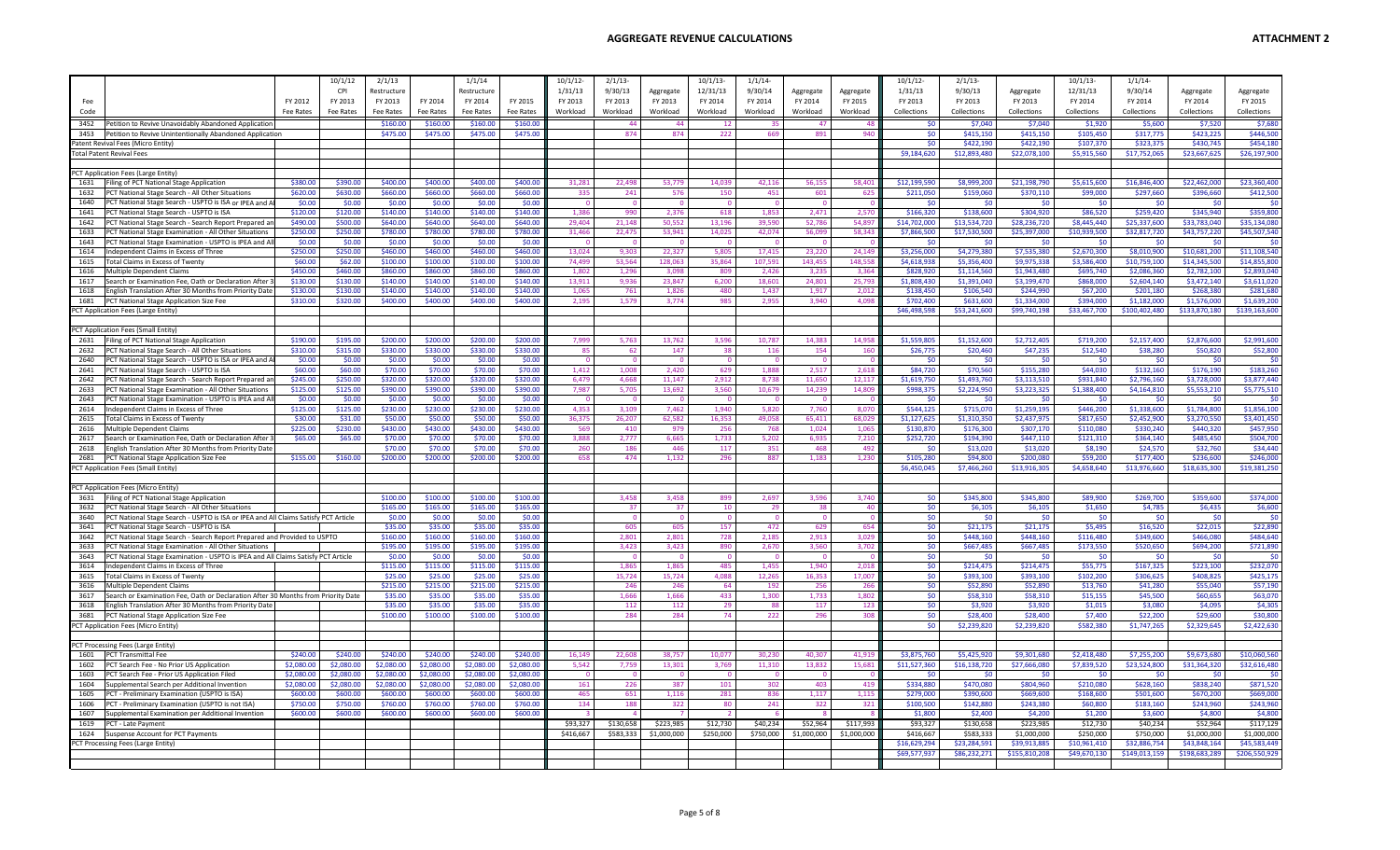## **AGGREGATE REVENUE CALCULATIONS ATTACHMENT**

| <b>ATTACHMENT 2</b> |  |
|---------------------|--|
|---------------------|--|

|                       |                                                                                                          |                        | 10/1/12                | 2/1/13                   |                          | 1/1/14                   |                          | 10/1/12         | 2/1/13         |                   | 10/1/13                           | 1/1/14          |                      |                 | 10/1/12                  | 2/1/13                   |                            | 10/1/13                  | 1/1/14                     |                            |                            |
|-----------------------|----------------------------------------------------------------------------------------------------------|------------------------|------------------------|--------------------------|--------------------------|--------------------------|--------------------------|-----------------|----------------|-------------------|-----------------------------------|-----------------|----------------------|-----------------|--------------------------|--------------------------|----------------------------|--------------------------|----------------------------|----------------------------|----------------------------|
|                       |                                                                                                          |                        | CPI                    | Restructure              |                          | Restructure              |                          | 1/31/13         | 9/30/13        | Aggregate         | 12/31/13                          | 9/30/14         | Aggregate            | Aggregate       | 1/31/13                  | 9/30/13                  | Aggregate                  | 12/31/13                 | 9/30/14                    | Aggregate                  | Aggregate                  |
|                       |                                                                                                          | FY 2012                | FY 2013                | FY 2013                  | FY 2014                  | FY 2014                  | FY 2015                  | FY 2013         | FY 2013        | FY 2013           | FY 2014                           | FY 2014         | FY 2014              | FY 2015         | FY 2013                  | FY 2013                  | FY 2013                    | FY 2014                  | FY 2014                    | FY 2014                    | FY 2015                    |
| Code                  |                                                                                                          | Fee Rates              | Fee Rates              | Fee Rates                | Fee Rates                | Fee Rates                | Fee Rates                | Workload        | Workload       | Workload          | Workload                          | Workload        | Workload             | Workload        | Collections              | Collections              | Collections                | Collections              | Collections                | Collections                | Collections                |
|                       | PCT Processing Fees (Small Entity)                                                                       |                        |                        |                          |                          |                          |                          |                 |                |                   |                                   |                 |                      |                 |                          |                          |                            |                          |                            |                            |                            |
| 2601                  | PCT Transmittal Fee                                                                                      |                        |                        | \$120.00                 | \$120.00                 | \$120.00                 | \$120.00                 |                 | 9,472          | 9,472             | 2,464                             | 7,389           | 9,853                | 10,24           | \$0                      | \$1,136,640              | \$1,136,640                | \$295,680                | \$886,68                   | \$1,182,360                | \$1,229,400                |
| 2602                  | PCT Search Fee - No Prior US Application                                                                 |                        |                        | \$1,040.00               | \$1,040.00               | \$1,040.00               | \$1,040.00               |                 | 3,251          | 3,251             | 845                               | 2,535           | 3,380                | 3,516           | \$0\$                    | \$3,381,040              | \$3,381,040                | \$878,800                | \$2,636,400                | \$3,515,200                | \$3,656,640                |
| 2603                  | PCT Search Fee - Prior US Application Filed                                                              |                        |                        | \$1,040.00               | \$1,040.00               | \$1,040.00               | \$1,040.00               |                 |                | - 0               | $\Omega$                          | - 0             | - 0                  |                 | \$0                      | - SO                     | -SO                        | - \$0                    | - SO                       | - \$0                      | - 91                       |
| 2604                  | Supplemental Search per Additional Invention                                                             |                        |                        | \$1,040.00               | \$1,040.00               | \$1,040.00               | \$1,040.00               |                 | - qr           | -95               | 25                                | 74              | 99                   | 102             | \$0                      | \$98,800                 | \$98,800                   | \$26,000                 | \$76,960                   | \$102,960                  | \$106,080                  |
| 2605                  | PCT - Preliminary Examination (USPTO is ISA)                                                             |                        |                        | \$300.00                 | \$300.00                 | \$300.00                 | \$300.00                 |                 | 273            | 273               | 68                                | 204             | 272                  | 27 <sup>5</sup> | \$0                      | \$81,900                 | \$81,900                   | \$20,400                 | \$61,200                   | \$81,600                   | \$81,900                   |
| 2606<br>2607          | PCT - Preliminary Examination (USPTO is not ISA)                                                         |                        |                        | \$380.00<br>\$300.00     | \$380.00<br>\$300.00     | \$380.00<br>\$300.00     | \$380.00<br>\$300.00     |                 | <b>79</b>      | 79                | 20<br>$\overline{0}$              | 59              | 79<br>$\overline{1}$ |                 | \$0<br>\$0\$             | \$30,020<br>\$600        | \$30,020<br>\$600          | \$7,600<br>\$0           | \$22,420<br>\$300          | \$30,020<br>\$300          | \$30,020<br>\$600          |
| 2619                  | Supplemental Examination per Additional Invention<br>PCT - Late Payment                                  |                        |                        |                          |                          |                          |                          |                 | \$0            | \$0               | \$0                               | \$0             | \$0                  | \$0             | \$0                      | \$0                      | \$0                        | \$0                      | \$0                        | - SC                       | SI                         |
|                       | PCT Processing Fees (Small Entity)                                                                       |                        |                        |                          |                          |                          |                          |                 |                |                   |                                   |                 |                      |                 | \$0                      | \$4,729,000              | \$4,729,000                | \$1,228,480              | \$3,683,960                | \$4,912,440                | \$5,104,640                |
|                       |                                                                                                          |                        |                        |                          |                          |                          |                          |                 |                |                   |                                   |                 |                      |                 |                          |                          |                            |                          |                            |                            |                            |
|                       | PCT Processing Fees (Micro Entity)                                                                       |                        |                        |                          |                          |                          |                          |                 |                |                   |                                   |                 |                      |                 |                          |                          |                            |                          |                            |                            |                            |
| 3601                  | <b>PCT Transmittal Fee</b>                                                                               |                        |                        | \$60.00                  | \$60,00                  | \$60.00                  | \$60.00                  |                 | 2.368          | 2.368             | 616                               | 1.847           | 2,463                | 2,561           | \$0                      | \$142,080                | \$142,080                  | \$36,960                 | \$110,820                  | \$147,780                  | \$153,660                  |
| 3602                  | PCT Search Fee - No Prior US Application                                                                 |                        |                        | \$520.00                 | \$520.00                 | \$520.00                 | \$520.00                 |                 | 813            | 813               | 211                               | 634             | 845                  | 880             | \$0\$                    | \$422,760                | \$422,760                  | \$109,720                | \$329,680                  | \$439,400                  | \$457,600                  |
| 3603                  | PCT Search Fee - Prior US Application Filed                                                              |                        |                        | \$520.00                 | \$520.00                 | \$520.00                 | \$520.00                 |                 |                |                   | $\overline{0}$                    |                 |                      |                 | \$0\$                    | \$0                      | \$0                        | <b>SO</b>                | <b>SO</b>                  | -SC                        | <b>SI</b>                  |
| 3604                  | Supplemental Search per Additional Invention                                                             |                        |                        | \$520.00                 | \$520.00                 | \$520.00                 | \$520.00                 |                 | 24             | 24                | -6                                | 18              | 24                   | 26              | \$0\$                    | \$12,480                 | \$12,480                   | \$3,120                  | \$9,360                    | \$12,480                   | \$13,520                   |
| 3605                  | PCT - Preliminary Examination (USPTO is ISA)                                                             |                        |                        | \$150.00                 | \$150.00                 | \$150.00                 | \$150.00                 |                 | -68            | 68                | 17                                | 51              | 68                   | 68              | \$0                      | \$10,200                 | \$10,200                   | \$2,550                  | \$7,650                    | \$10,200                   | \$10,200                   |
| 3606<br>3607          | PCT - Preliminary Examination (USPTO is not ISA)                                                         |                        |                        | \$190.00                 | \$190.00                 | \$190.00                 | \$190.00                 |                 | $\overline{2}$ | 20                | $\overline{0}$                    | 15              | 20                   |                 | \$0                      | \$3,800                  | \$3,800                    | \$950<br>\$0             | \$2,850<br>-SO             | \$3,800<br>-SC             | \$3,800<br>\$70            |
| 3619                  | Supplemental Examination per Additional Invention<br>PCT - Late Payment                                  |                        |                        | \$150.00                 | \$150.00                 | \$150.00                 | \$150.00                 |                 | \$0            | \$0               | \$0                               | \$0             | \$0                  | \$0             | \$0<br>\$0               | \$0<br>\$0               | \$0<br>\$0                 | \$0                      | \$0                        | \$0                        | $\mathsf{S}$               |
|                       | PCT Processing Fees (Micro Entity)                                                                       |                        |                        |                          |                          |                          |                          |                 |                |                   |                                   |                 |                      |                 | \$0                      | \$591,320                | \$591,320                  | \$153,300                | \$460,360                  | \$613,660                  | \$638,850                  |
|                       | <b>Total PCT Processing Fees</b>                                                                         |                        |                        |                          |                          |                          |                          |                 |                |                   |                                   |                 |                      |                 | \$16,629,294             | \$28,604,911             | \$45,234,205               | \$12,343,190             | \$37,031,074               | \$49,374,264               | \$51,326,93                |
| <b>Total PCT Fees</b> |                                                                                                          |                        |                        |                          |                          |                          |                          |                 |                |                   |                                   |                 |                      |                 | \$69,577.937             | \$91,552,591             | \$161,130,528              | \$51,051,910             | \$153,157,479              | \$204,209,389              | \$212.294.41               |
|                       |                                                                                                          |                        |                        |                          |                          |                          |                          |                 |                |                   |                                   |                 |                      |                 |                          |                          |                            |                          |                            |                            |                            |
|                       | ther Patent Processing Fees (Large Entity)                                                               |                        |                        |                          |                          |                          |                          |                 |                |                   |                                   |                 |                      |                 |                          |                          |                            |                          |                            |                            |                            |
| 1053                  | Non-English Specification                                                                                | \$130.00               | \$130.00               | \$140.00                 | \$140.00                 | \$140.00                 | \$140.00                 | 654             | 916            | 1,570             | 374                               | 1,123           | 1,497                | 1,428           | \$85,020                 | \$128,240                | \$213,260                  | \$52,360                 | \$157,220                  | \$209,580                  | \$199,920                  |
| 1451                  | Petition to Institute a Public Use Proceeding                                                            | \$1,510.00             | \$1,510.00             | \$1,520.00               | \$1,520.00               | \$1,520.00               | \$1,520.00               |                 |                |                   |                                   |                 |                      |                 | \$4,530                  | \$7,600                  | \$12,130                   | \$3,040                  | \$9,120                    | \$12,160                   | \$12,16                    |
| 1454                  | Acceptance of an Unintentionally Delayed Claim for Prio                                                  | \$1,410.00<br>\$200.00 | \$1,410.00<br>\$200.00 | \$1,420.00<br>\$200.00   | \$1,420.00<br>\$200.00   | \$1,420.00<br>\$200.00   | \$1,420.00<br>\$200.00   | 287             | 402            | 689               | 169                               | 508             | 677                  | 665             | \$404,670                | \$570,840                | \$975,510                  | \$239.980<br>\$68,400    | \$721,360                  | \$961.340                  | \$944,300<br>\$273,400     |
| 1455<br>1456          | Filing an Application for Patent Term Adjustment<br>Request for Reinstatement of Term Reduced            | \$400.00               | \$400.00               | \$400.00                 | \$400.00                 | \$400.00                 | \$400.00                 | 570             | 797            | 1,367<br>10       | 342<br>$\mathbf{R}$               | 1,025           | 1,367<br>10          | 1,367<br>10     | \$114,000<br>\$1,600     | \$159,400<br>\$2,400     | \$273,400<br>\$4,000       | \$1,200                  | \$205,000<br>\$2,800       | \$273,400<br>\$4,000       | \$4,000                    |
| 1457                  | <b>Extension of Patent Term</b>                                                                          | \$1,120.00             | \$1,120.00             | \$1,120.00               | \$1,120.00               | \$1,120.00               | \$1,120.00               | 25              | 35             | 60                | 15                                | 45              | 60                   | -50             | \$28,000                 | \$39,200                 | \$67,200                   | \$16,800                 | \$50,400                   | \$67,200                   | \$56,000                   |
| 1458                  | Initial Application for Interim Extension                                                                | \$420.00               | \$420.00               | \$420.00                 | \$420.00                 | \$420.00                 | \$420.0                  | $\Omega$        |                |                   | $\overline{\mathbf{0}}$           |                 | $\mathbf{1}$         |                 | \$0                      | \$420                    | \$420                      | -SO                      | \$420                      | \$420                      | \$420                      |
| 1459                  | Subsequent Application for Interim Extension                                                             | \$220.00               | \$220.00               | \$220.00                 | \$220.00                 | \$220.00                 | \$220.00                 |                 |                |                   | $\overline{0}$                    |                 |                      |                 | \$0                      | \$220                    | \$220                      | \$0                      | \$220                      | \$220                      | \$220                      |
| 1462                  | Petitions to the Director (Group I                                                                       | \$400.00               | \$400.00               | \$400.00                 | \$400.00                 | \$400.00                 | \$400.00                 | 965             | 1.352          | 2.317             | 608                               | 1.823           | 2.431                | 2.554           | \$386,000                | \$540,800                | \$926,800                  | \$243,200                | \$729,200                  | \$972,400                  | \$1,021,600                |
| 1463                  | Petitions to the Director (Group II)                                                                     | \$200.00               | \$200.00               | \$200.00                 | \$200.00                 | \$200.00                 | \$200.00                 | 2,463           | 3,449          | 5,912             | 1,725                             | 5,175           | 6,900                | 8,053           | \$492,600                | \$689,800                | \$1,182,400                | \$345,000                | \$1,035,000                | \$1,380,000                | \$1,610,600                |
| 1464                  | Petitions to the Director (Group III                                                                     | \$130.00               | \$130.00               | \$140.00                 | \$140.00                 | \$140.00                 | \$140.00                 | 1,962           | 2,746          | 4,708             | 1,008                             | 3,024           | 4,032                | 3,452           | \$255,060                | \$384,440                | \$639,500                  | \$141,120                | \$423,360                  | \$564,480                  | \$483,28                   |
| 1802                  | <b>Expedited Examination of Design Application</b>                                                       | \$900.00               | \$900.00               | \$900.00                 | \$900.00                 | \$900.00                 | \$900.00                 |                 | 108            | 185               | 47                                | 141             | 188                  | 188             | \$69,300                 | \$97,200                 | \$166,500                  | \$42,300                 | \$126,900                  | \$169,200                  | \$169,200                  |
| 1804                  | Request for Publication of SIR - Prior to Examiner Actio                                                 | \$920.00               | \$920.00               | \$920.00                 | \$920.00                 | \$920.00                 | \$920.00                 |                 |                |                   | $\mathbf{1}$                      | - 2             | $\mathbf{R}$         |                 | \$920                    | \$1,840                  | \$2,760                    | \$920                    | \$1,840                    | \$2,760                    | \$2,760                    |
| 1805<br>1806          | Request for Publication of SIR - After Examiner Action<br>Submission of Information Disclosure Statement | \$1,840.00<br>\$180.00 | \$1,840.00<br>\$180.00 | \$1,840.00<br>\$180.00   | \$1,840.00<br>\$180.00   | \$1,840.00<br>\$180.00   | \$1,840.00<br>\$180.00   | 37.796          | 52.914         | 90.710            | $\overline{\mathbf{0}}$<br>23,541 | 70.624          | 94,165               | 97.751          | \$0<br>\$6,803,280       | \$1,840<br>\$9,524,520   | \$1,840<br>\$16,327,800    | -\$0<br>\$4,237,380      | \$1,840<br>\$12,712,320    | \$1,840<br>\$16,949,700    | - \$1<br>\$17,595,180      |
| 1807                  | Processing Fee for Provisional Applications                                                              | \$50.00                | \$50.00                | \$50.00                  | \$50.00                  | \$50.00                  | \$50.00                  | 1.07            | 1.505          | 2.580             | 703                               | 2,108           | 2,811                | 3.064           | \$53,750                 | \$75,250                 | \$129,000                  | \$35,150                 | \$105,400                  | \$140,550                  | \$153,20                   |
| 1811                  | Certificate of Correction                                                                                | \$100.00               | \$100.00               | \$100.00                 | \$100.00                 | \$100.00                 | \$100.00                 | 4,916           | 6.883          | 11,799            | 3,245                             | 9,735           | 12,980               | 14,279          | \$491,600                | \$688,300                | \$1,179,900                | \$324,500                | \$973,500                  | \$1,298,000                | \$1,427,90                 |
| 1812                  | Request for Ex Partes Reexamination                                                                      | \$2,520.00             | \$17,750.00            | \$17,760.00              | 17,760.00                | \$17,760.00              | \$17,760.00              | 282             | 395            | 677               | 170                               | 508             | 678                  | 678             | \$5,005,500              | \$7,015,200              | \$12,020,700               | \$3,019,200              | \$9,022,080                | \$12,041,280               | \$12,041,280               |
| 1813                  | Request for Inter Partes Reexamination                                                                   | \$8,800.00             | \$8,800.00             | \$0.00                   | \$0.00                   | \$0.00                   | \$0.00                   |                 |                |                   | $\overline{0}$                    |                 | $\Omega$             |                 | \$0                      | \$0                      | \$0                        | \$0                      | -SO                        | -SC                        |                            |
| 8016                  | Status of Maintenance Fee Payment (Uncertified State                                                     | \$10.00                | \$10.00                | \$10.00                  | \$10.00                  | \$10.00                  | \$10.00                  | 15              |                | 35                | 15                                | 45              | 60                   | 104             | \$150                    | \$200                    | \$350                      | \$150                    | \$450                      | \$600                      | \$1,040                    |
| 8018                  | Disclosure Document Filing                                                                               | \$10.00                | \$10.00                | \$10.00                  | \$10.00                  | \$10.00                  | \$10.00                  |                 |                |                   | - 0                               |                 | $\Omega$             |                 | \$0                      | \$0                      | \$0                        | -so                      | - \$0                      | -SC                        |                            |
| 8022                  | Publication in Official Gazette                                                                          | \$25.00                | \$25.00                | \$25.00                  | \$25.00                  | \$25.00                  | \$25.00                  | 66              | 93             | 159               | 40                                | 119             | 159                  | 159             | \$1,650                  | \$2,325                  | \$3,975                    | \$1,000                  | \$2,975                    | \$3,975                    | \$3,975                    |
| 8025<br>8026          | Retaining Abandoned Application                                                                          | \$130.00<br>\$130.00   | \$130.00<br>\$130.00   | \$130.00<br>\$130.00     | \$130.00<br>\$130.00     | \$130.00<br>\$130.00     | \$130.00<br>\$130.00     | $\Omega$<br>142 | 199            | $\sqrt{2}$<br>341 | $\overline{0}$<br>76              | $\Omega$<br>228 | $\Omega$<br>304      | 270             | \$0<br>\$18,460          | \$0<br>\$25,870          | \$0<br>\$44,330            | \$0<br>\$9,880           | S <sub>0</sub><br>\$29,640 | - \$0<br>\$39,520          | $\mathsf{S}0$<br>\$35,100  |
| 1815                  | Handling Fee for Incomplete or Improper Application<br>Suspense Account for Other Patent Processing Fees |                        |                        |                          |                          |                          |                          | (56, 637, 013)  | (59, 291, 819) | \$15,928,832)     | \$11,250                          | \$33,750        | \$45,000             | \$45,000        | (56, 637, 013)           | (59, 291, 819)           | (515, 928, 832)            | \$11,250                 | \$33,750                   | \$45,000                   | \$45,000                   |
| 1999                  | Patent Unassigned Fees                                                                                   |                        |                        |                          |                          |                          |                          | \$416,667       | \$583,333      | \$1,000,000       | \$250,000                         | \$750,000       | \$1,000,000          | \$1,000,000     | \$416,667                | \$583,333                | \$1,000,000                | \$250,000                | \$750,000                  | \$1,000,000                | \$1,000,000                |
| 1XX3                  | Petition for inter partes review, 20 or fewer claims                                                     | \$27,200.00            | \$27,200.00            | \$27,200.00              | \$27,200.00              | \$27,200.00              | \$27,200.0               |                 | 26             | 460               | 115                               | 345             | 460                  | 46              | \$5,222,400              | \$7,289,600              | \$12,512,000               | \$3,128,000              | \$9,384,000                | \$12,512,000               | \$12,512,000               |
| 1XX4                  | Petition for inter partes review, 21-30 claims                                                           | \$34,000.00            | \$34,000.00            | \$34,000.00              | \$34,000.00              | \$34,000.00              | \$34,000.0               |                 |                |                   | $\Omega$                          |                 |                      |                 | \$0                      | \$0                      | \$0                        | -SO                      |                            |                            | -ŚI                        |
| 1XX5                  | Petition for inter partes review, 31-40 claims                                                           | \$40,800.00            | \$40,800.0             | \$40,800.00              | \$40,800.00              | \$40,800.00              | \$40,800.0               |                 |                |                   | $\Omega$                          |                 | $\Omega$             |                 | \$0                      | \$0                      | \$0                        | \$0                      | -SO                        | \$0                        | SO                         |
| <b>1XX6</b>           | Petition for inter partes review, 41-50 claims                                                           | \$54,400.0             | \$54,400.0             | \$54,400.00              | \$54,400.00              | \$54,400.00              | \$54,400.0               |                 |                |                   | $\overline{\mathbf{0}}$           | $\Omega$        | $\Omega$             |                 | \$0                      | \$0                      | \$0                        | \$0                      | S <sub>0</sub>             | \$0                        | \$0                        |
| 1XX7                  | Petition for inter partes review, 51-60 claims                                                           | \$68,000.00            | \$68,000.0             | \$68,000.00              | \$68,000.00              | \$68,000.0               | \$68,000.0               |                 |                |                   | $\overline{\mathbf{0}}$           | $\Omega$        | $\mathbf{0}$         |                 | \$0                      | \$0                      | \$0                        | SO.                      | \$0                        | \$0                        | \$0                        |
| 1XX8                  | Petition for inter partes review, 61-70 claims                                                           | \$95,200.00            | \$95,200.00            | \$95,200,00              | \$95,200.00              | \$95,200.00              | \$95,200.0               | $\Omega$        |                | $\Omega$          | $\overline{\mathbf{0}}$           | $\Omega$        | $\overline{0}$       |                 | \$0                      | \$0                      | \$0                        | SO.                      | \$0                        | \$0                        | $\overline{50}$            |
| 1XX9                  | Petition for inter partes review, each additional group o                                                | \$27,200.0             | \$27,200.0             | \$27,200.00              | \$27,200.00              | \$27,200.0               | \$27,200.0               | 280             |                |                   | $\overline{\mathbf{0}}$           | 504             | $\Omega$             |                 | \$0                      | \$0                      | \$0                        | -SO                      | - \$0                      | - \$0                      | -Sr                        |
| 1X10<br>1X11          | <b>Reexamination Petition</b><br>Supplemental Examination Request                                        |                        | \$1,930.0<br>\$5,180.0 | \$1,940.00<br>\$7,000.00 | \$1,940.00<br>\$7,000.00 | \$1,940.00<br>\$7,000.00 | \$1,940.00<br>\$7,000.00 | 504             | 392<br>706     | 672<br>1,210      | 168<br>303                        | 908             | 672<br>1,211         | 671<br>1,211    | \$540,400<br>\$2,610,720 | \$760,480<br>\$4,942,000 | \$1,300,880<br>\$7,552,720 | \$325,920<br>\$2,121,000 | \$977,760<br>\$6,356,000   | \$1,303,680<br>\$8,477,000 | \$1,301,740<br>\$8,477,000 |
| 1X12                  | Supplemental Examination Reexamination                                                                   |                        | \$16.120.0             | \$20,000.00              | 20,000.00                | \$20,000.00              | \$20,000.00              | 252             |                | 605               | 151                               | 454             |                      |                 | \$4,062,240              | \$7.060.000              | \$11,122,240               | \$3,020,000              | \$9,080,000                | \$12,100,000               | \$12,100,00                |
| 1X13                  | Supplemental examination document size fees: 21-50                                                       |                        | \$170.00               | \$180.00                 | \$180.00                 | \$180.00                 | \$180.00                 | 45              | -63            | 108               | 27                                | 81              | 108                  | 107             | \$7,650                  | \$11,340                 | \$18,990                   | \$4,860                  | \$14,580                   | \$19,440                   | \$19,26                    |
| 1X14                  | Supplemental examination document size fees; each additional 50                                          |                        | \$280.00               | \$280.00                 | \$280.00                 | \$280.00                 | \$280.00                 |                 |                | 10                | $\overline{2}$                    |                 | - 9                  | 10              | \$1,120                  | \$1,680                  | \$2,800                    | \$560                    | \$1,960                    | \$2,520                    | \$2,800                    |
| 1X15                  | Derivation proceeding                                                                                    |                        | \$400.0                | \$400.00                 | \$400.00                 | \$400.00                 | \$400.00                 | 21              | -29            | 50                | 13                                | 38              | 51                   | 50              | \$8,400                  | \$11,600                 | \$20,000                   | \$5,200                  | \$15,200                   | \$20,400                   | \$20,000                   |
| 1X16                  | Correct inventorship during examination where the oath/declaration was not provid                        |                        |                        | \$1,700.00               | \$1,700.00               | \$1,700.00               | \$1,700.0                | $\mathbf{0}$    |                | $\Omega$          | $\overline{\mathbf{0}}$           | $\overline{0}$  | $\mathbf{0}$         |                 | \$0                      | \$0                      | \$0                        | \$0                      | -SO                        | \$0                        | $\overline{\mathsf{S}}$    |
| 1X17                  | File and oath/declaration up to the notice of allowance                                                  |                        |                        | \$3,000.00               | \$3.000.00               | \$3,000.00               | \$3,000.                 | $\Omega$        |                |                   | $\Omega$                          |                 |                      |                 | \$0\$                    | \$0                      | \$0                        | \$0                      | \$0                        | \$0                        | SO                         |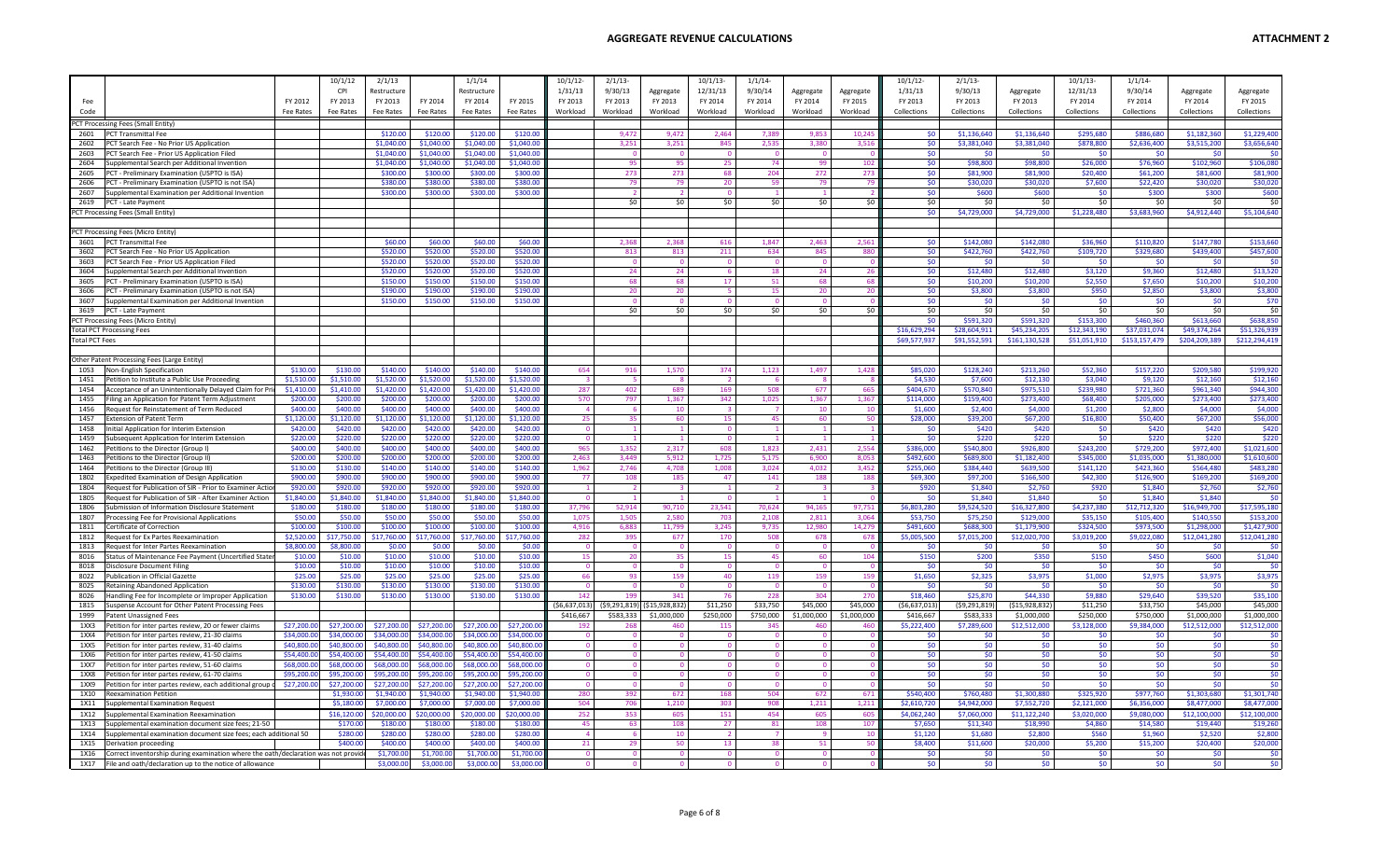|                                                                                                                              |                      | 10/1/12              | 2/1/13                 |                        | 1/1/14                 |                        | 10/1/12       | 2/1/13         |                          | 10/1/13              | 1/1/14               |                      |                 | 10/1/12-               | 2/1/13                 |                        | 10/1/13               | 1/1/14                 |                        |                         |
|------------------------------------------------------------------------------------------------------------------------------|----------------------|----------------------|------------------------|------------------------|------------------------|------------------------|---------------|----------------|--------------------------|----------------------|----------------------|----------------------|-----------------|------------------------|------------------------|------------------------|-----------------------|------------------------|------------------------|-------------------------|
|                                                                                                                              |                      | CPI                  | Restructure            |                        | Restructure            |                        | 1/31/13       | 9/30/13        | Aggregate                | 12/31/13             | 9/30/14              | Aggregate            | Aggregate       | 1/31/13                | 9/30/13                | Aggregate              | 12/31/13              | 9/30/14                | Aggregate              | Aggregate               |
| Fee                                                                                                                          | FY 2012              | FY 2013              | FY 2013                | FY 2014                | FY 2014                | FY 2015                | FY 2013       | FY 2013        | FY 2013                  | FY 2014              | FY 2014              | FY 2014              | FY 2015         | FY 2013                | FY 2013                | FY 2013                | FY 2014               | FY 2014                | FY 2014                | FY 2015                 |
| Code                                                                                                                         | Fee Rates            | Fee Rates            | Fee Rates              | Fee Rates              | Fee Rates              | Fee Rates              | Workload      | Workload       | Workload                 | Workload             | Workload             | Workload             | Workload        | Collections            | Collections            | <b>Collections</b>     | Collections           | Collections            | Collections            | Collections             |
| Other Patent Processing Fees (Large Entity)                                                                                  |                      |                      |                        |                        |                        |                        |               |                |                          |                      |                      |                      |                 | \$20,448,674           | \$31,324,119           | \$51,772,793           | \$17,648,370          | \$52,924,295           | \$70,572,665           | \$71,513,33             |
| Other Patent Processing Fees (Small Entity)                                                                                  |                      |                      |                        |                        |                        |                        |               |                |                          |                      |                      |                      |                 |                        |                        |                        |                       |                        |                        |                         |
| 2053<br>Non-English Specification                                                                                            |                      |                      | \$70.00                | \$70.00                | \$70.00                | \$70.00                |               | -175           | 300                      | 72                   | 215                  | 287                  | 27 <sup>2</sup> | \$0                    | \$12,250               | \$12,250               | \$5,040               | \$15,050               | \$20,090               | \$19,11                 |
| 2451<br>Petition to Institute a Public Use Proceeding                                                                        |                      |                      | \$760.00               | \$760.00               | \$760.00               | \$760.00               |               |                | $\overline{\phantom{a}}$ | $\Omega$             | $\Omega$             | - 0                  |                 | \$0                    | \$760                  | \$760                  | \$0                   | - SO                   | - \$0                  | \$1,520                 |
| 2454<br>Acceptance of an Unintentionally Delayed Claim for Priority                                                          |                      |                      | \$710.00               | \$710.00               | \$710.00               | \$710.00               |               | 77             | 132                      | 32                   | 97                   | 129                  | 130             | \$0                    | \$54,670               | \$54,670               | \$22,720              | \$68,870               | \$91,590               | \$92,300                |
| 2462<br>Petitions to the Director (Group I)                                                                                  |                      |                      | \$200.00               | \$200.00               | \$200.00               | \$200.00               |               | 259            | 444                      | 115                  | 349                  | 464                  | 489             | \$0                    | \$51,800               | \$51,800               | \$23,000              | \$69,800               | \$92,800               | \$97,800                |
| 2463<br>Petitions to the Director (Group II<br>2464                                                                          |                      |                      | \$100.00<br>\$70.00    | \$100.00               | \$100.00<br>\$70.00    | \$100.00               |               | 660<br>525     | 1,131<br>900             | 330<br>193           | 990<br>579           | 1,320<br>772         | 1,541<br>661    | \$0<br>\$0             | \$66,000               | \$66,000<br>\$36,750   | \$33,000              | \$99,000<br>\$40,530   | \$132,000<br>\$54,040  | \$154,10                |
| Petitions to the Director (Group III)<br>2802<br>Expedited Examination of Design Application                                 |                      |                      | \$450.00               | \$70.00<br>\$450.00    | \$450.00               | \$70.00<br>\$450.00    |               | 21             | 36                       |                      | 27                   | 36                   |                 | \$0\$                  | \$36,750<br>\$9,450    | \$9,450                | \$13,510<br>\$4,050   | \$12,150               | \$16,200               | \$46,27<br>\$16,200     |
| 2806<br>Submission of Information Disclosure Statement                                                                       |                      |                      | \$90.00                | \$90.00                | \$90.00                | \$90.00                |               | 10,124         | 17,355                   | 4,504                | 13,512               | 18,016               | 18,702          | \$0                    | \$911,160              | \$911,160              | \$405,360             | \$1,216,080            | \$1,621,440            | \$1,683,18              |
| 2812<br>Request for Ex Partes Reexamination                                                                                  |                      |                      | \$8,880.00             | \$8,880.00             | \$8,880.00             | \$8,880.00             |               | - 69           | 118                      | 31                   | 94                   | 125                  | 132             | \$0                    | \$612,720              | \$612,720              | \$275,280             | \$834,720              | \$1,110,000            | \$1,172,160             |
| 2813<br>Request for Inter Partes Reexamination                                                                               |                      |                      |                        |                        |                        |                        |               |                | - 0                      | - 0                  | - 0                  | - 0                  |                 | \$0                    | \$0                    | \$0                    | - SO                  | - SO                   | - sr                   | -SI                     |
| 2X10<br>Reexamination Petition                                                                                               |                      |                      | \$970.00               | \$970.00               | \$970.00               | \$970.00               |               | - 75           | 129                      | 30                   | 96                   | 126                  | 128             | \$0                    | \$72,750               | \$72,750               | \$29,100              | \$93,120               | \$122,220              | \$124,160               |
| 2X11<br><b>Supplemental Examination Request</b>                                                                              |                      |                      | \$3,500.00             | \$3,500.00             | \$3,500.00             | \$3,500.00             |               | 135            | 232                      | 57                   | 174                  | 231                  | 232             | \$0                    | \$472,500              | \$472,500              | \$199,500             | \$609,000              | \$808,500              | \$812,000               |
| 2X12<br>Supplemental Examination Reexamination<br>2X13<br>Supplemental examination document size fees: 21-50                 |                      |                      | \$10,000.00<br>\$90.00 | \$10,000.00<br>\$90.00 | \$10,000.00<br>\$90.00 | \$10,000.00<br>\$90.00 |               | 54             | 93<br>$\Delta$           | 24                   | 69                   | 93<br>$\Delta$       |                 | \$0<br>SO <sub>2</sub> | \$540,000<br>\$180     | \$540,000<br>\$180     | \$240,000<br>\$90     | \$690,000<br>\$270     | \$930,000<br>\$360     | \$930,000<br>\$360      |
| 2X14<br>Supplemental examination document size fees; each additional 50                                                      |                      |                      | \$140.00               | \$140.00               | \$140.00               | \$140.00               |               |                | $\Omega$                 |                      | $\Omega$             | $\Omega$             |                 | \$0\$                  | \$0                    | \$0                    | \$0                   | \$0                    | \$0                    | \$0                     |
| 2X15<br>Derivation proceeding                                                                                                |                      |                      | \$200.00               | \$200.00               | \$200.00               | \$200.00               |               | $\sqrt{2}$     | $\Omega$                 | $\Omega$             | $\Omega$             | $\Omega$             |                 | \$0                    | \$0                    | \$0                    | \$0                   | SO                     | \$0                    | \$0                     |
| 2X16<br>Correct inventorship during examination where the oath/declaration was not provid                                    |                      |                      | \$850.00               | \$850.00               | \$850.00               | \$850.00               |               |                |                          |                      | $\Omega$             |                      |                 | \$0                    | \$0                    | \$0                    | - \$0                 | - \$0                  | \$0                    | SO                      |
| 2X17<br>File and oath/declaration up to the notice of allowance                                                              |                      |                      | \$1,500.00             | \$1,500.00             | \$1,500.00             | \$1,500.00             |               |                |                          |                      |                      |                      |                 | \$0                    | \$0                    | \$0                    | - \$0                 | SO                     | -SC                    | <b>SC</b>               |
| Other Patent Processing Fees (Small Entity)                                                                                  |                      |                      |                        |                        |                        |                        |               |                |                          |                      |                      |                      |                 | \$0                    | \$2,840,990            | \$2,840,990            | \$1,250,650           | \$3,748,590            | \$4,999,240            | \$5,149,160             |
|                                                                                                                              |                      |                      |                        |                        |                        |                        |               |                |                          |                      |                      |                      |                 |                        |                        |                        |                       |                        |                        |                         |
| Other Patent Processing Fees (Micro Entity)<br>3053<br>Non-English Specification                                             |                      |                      | \$35.00                | \$35.00                | \$35.00                | \$35.00                |               |                | 75                       | 18                   | 54                   | 72                   |                 | <b>SO</b>              | \$2,625                | \$2,625                | \$630                 | \$1,890                | \$2.520                | \$2,380                 |
| 3451<br>Petition to Institute a Public Use Proceeding                                                                        |                      |                      | \$380.00               | \$380.00               | \$380.00               | \$380.00               |               |                | $\Omega$                 |                      | $\Omega$             | $\Omega$             |                 | \$0                    | \$0                    | \$0                    | - \$0                 | -SO                    | -SC                    | <b>SI</b>               |
| 3454<br>Acceptance of an Unintentionally Delayed Claim for Priority                                                          |                      |                      | \$355.00               | \$355.00               | \$355.00               | \$355.00               |               |                |                          |                      |                      |                      |                 | \$0                    | \$0                    | \$0                    | \$0                   | <b>SO</b>              | -SC                    | $\mathsf{S}$            |
| 3462<br>Petitions to the Director (Group I)                                                                                  |                      |                      | \$100.00               | \$100.00               | \$100.00               | \$100.00               |               | 111            | 111                      | 29                   | 87                   | 116                  | 122             | \$0                    | \$11,100               | \$11,100               | \$2,900               | \$8,700                | \$11,600               | \$12,200                |
| 3463<br>Petitions to the Director (Group II                                                                                  |                      |                      | \$50.00                | \$50.00                | \$50.00                | \$50.00                |               | 283            | 283                      | 82                   | 248                  | 330                  | 385             | \$0                    | \$14,150               | \$14,150               | \$4,100               | \$12,400               | \$16,500               | \$19,250                |
| 3464<br>Petitions to the Director (Group III)                                                                                |                      |                      | \$35.00                | \$35.00                | \$35.00                | \$35.00                |               | 225            | 225                      | 48                   | 145                  | 193                  | 165             | \$0                    | \$7,875                | \$7,875                | \$1,680               | \$5,075                | \$6,755                | \$5,775                 |
| 3802<br><b>Expedited Examination of Design Application</b>                                                                   |                      |                      | \$225.00               | \$225.00               | \$225.00               | \$225.00               |               |                |                          |                      |                      |                      |                 | \$0                    | \$2,025                | \$2,025                | \$450                 | \$1,575                | \$2,025                | \$2,025                 |
| 3806<br>Submission of Information Disclosure Statement<br>3812<br>Request for Ex Partes Reexamination                        |                      |                      | \$45.00<br>\$4,440.00  | \$45.00<br>\$4,440.00  | \$45.00<br>\$4,440.00  | \$45.00<br>\$4,440.00  |               | 4,339<br>30    | 4,339<br>30              | 1,126                | 3,378<br>23          | 4,504<br>-31         | 4,676           | \$0<br>\$0             | \$195,255<br>\$133,200 | \$195,255<br>\$133,200 | \$50,670<br>\$35,520  | \$152,010<br>\$102,120 | \$202,680<br>\$137,640 | \$210,420<br>\$146,520  |
| 3813<br>Request for Inter Partes Reexamination                                                                               |                      |                      |                        |                        |                        |                        |               |                | $\Omega$                 |                      | $\Omega$             |                      |                 | \$0                    | \$0                    | \$0                    | - ŚC                  | -SO                    | -SC                    | -ŚI                     |
| 3X10<br><b>Reexamination Petition</b>                                                                                        |                      |                      | \$485.00               | \$485.00               | \$485.00               | \$485.00               |               | 32             | 32                       |                      | 24                   | 32                   | 32              | \$0\$                  | \$15,520               | \$15,520               | \$3,880               | \$11,640               | \$15,520               | \$15,520                |
| 3X11<br>Supplemental Examination Request                                                                                     |                      |                      | \$1,750.00             | \$1,750.00             | \$1,750.00             | \$1,750.00             |               | 58             | 58                       | 14                   | 44                   | 58                   |                 | \$0\$                  | \$101,500              | \$101,500              | \$24,500              | \$77,000               | \$101,500              | \$101,500               |
| 3X12<br>Supplemental Examination Reexamination                                                                               |                      |                      | \$5,000.00             | \$5.000.00             | \$5,000.00             | \$5,000.00             |               |                |                          |                      |                      |                      |                 | \$0                    | \$30,000               | \$30,000               | \$5,000               | \$25,000               | \$30,000               | \$30,000                |
| 3X13<br>Supplemental examination document size fees: 21-50                                                                   |                      |                      | \$45.00                | \$45.00                | \$45.00                | \$45.00                |               |                | $\Omega$                 |                      | $\Omega$             | $\Omega$             |                 | \$0                    | \$0                    | \$0                    | \$0                   | -SO                    | - \$0                  | SC                      |
| 3X14<br>Supplemental examination document size fees; each additional 50                                                      |                      |                      | \$70.00                | \$70.00                | \$70.00                | \$70.00                |               |                | $\Omega$                 |                      | $\Omega$             | $\Omega$             |                 | \$0                    | \$0                    | \$0                    | \$0                   | \$0                    | \$0                    | \$0                     |
| 3X15<br>Derivation proceeding<br>Correct inventorship during examination where the oath/declaration was not provid<br>3X16   |                      |                      | \$100.00<br>\$425.00   | \$100.00<br>\$425.00   | \$100.00<br>\$425.00   | \$100.00<br>\$425.00   |               |                | $\Omega$<br>$\Omega$     | $\Omega$<br>$\Omega$ | $\Omega$<br>$\Omega$ | $\Omega$<br>$\Omega$ |                 | \$0<br>\$0             | \$0<br>\$0             | \$0<br>\$0             | \$0<br>\$0            | \$0<br>\$0             | - \$0<br>\$0           | \$0<br>\$0              |
| 3X17<br>File and oath/declaration up to the notice of allowance                                                              |                      |                      | \$750.00               | \$750.00               | \$750.00               | \$750.00               |               |                |                          |                      |                      |                      |                 | <b>SO</b>              | <b>SO</b>              | \$0                    | - \$0                 | - \$0                  | <b>SO</b>              | <b>SC</b>               |
| Other Patent Processing Fees (Micro Entity)                                                                                  |                      |                      |                        |                        |                        |                        |               |                |                          |                      |                      |                      |                 | \$0                    | \$513,250              | \$513,250              | \$129,330             | \$397,410              | \$526,740              | \$545,590               |
| <b>Total Other Patent Processing Fees</b>                                                                                    |                      |                      |                        |                        |                        |                        |               |                |                          |                      |                      |                      |                 | \$20,448,674           | \$34,678,359           | \$55,127,033           | \$19,028,350          | \$57,070,295           | \$76,098,645           | \$77,208,085            |
|                                                                                                                              |                      |                      |                        |                        |                        |                        |               |                |                          |                      |                      |                      |                 |                        |                        |                        |                       |                        |                        |                         |
| Patent Attorney Enrollment Fees                                                                                              |                      |                      |                        |                        |                        |                        |               |                |                          |                      |                      |                      |                 |                        |                        |                        |                       |                        |                        |                         |
| 9001<br>Application Fee<br>9010<br>For Test Administration by Commercial Entity                                              | \$40.00<br>\$200.00  | \$40.00<br>\$200.00  | \$40.00<br>\$200.00    | \$40.00<br>\$200.00    | \$40.00<br>\$200.00    | \$40.00<br>\$200.00    | 1.48<br>1,400 | 2.084<br>1,959 | 3,573<br>3,359           | 932<br>877           | 2,798<br>2,630       | 3.730<br>3,507       | 3.887<br>3,654  | \$59,560<br>\$280,000  | \$83,360<br>\$391,800  | \$142,920<br>\$671,800 | \$37,280<br>\$175,400 | \$111,920<br>\$526,000 | \$149,200<br>\$701,400 | \$155,480<br>\$730,800  |
| 9011<br>For Test Administration by the USPTO                                                                                 | \$450.00             | \$450.00             | \$450.00               | \$450.00               | \$450.00               | \$450.00               |               |                | $\Omega$                 | $\Omega$             | - 0                  | - 0                  |                 | <b>SO</b>              | \$0                    | \$0                    | \$0                   | SO                     | \$0                    | $\overline{\mathsf{S}}$ |
| 9003<br>Attorney Fee - Registration to Practice or Grant of Limit                                                            | \$100.00             | \$100.00             | \$100.00               | \$100.00               | \$100.00               | \$100.00               | 833           | 1,167          | 2,000                    | 500                  | 1,500                | 2,000                | 2,000           | \$83,300               | \$116,700              | \$200,000              | \$50,000              | \$150,000              | \$200,000              | \$200,000               |
| 9004<br>Attorney Fee - Reinstatement to Practice                                                                             | \$100.00             | \$100.00             | \$100.00               | \$100.00               | \$100.00               | \$100.00               |               | $-13$          | 22                       |                      | 17                   | 22                   | 22              | \$900                  | \$1,300                | \$2,200                | \$500                 | \$1,700                | \$2,200                | \$2,200                 |
| 9005<br>Attorney Fee - Certificate of Good Standing as an Attor                                                              | \$10.00              | \$10.00              | \$10.00                | \$10.00                | \$10.00                | \$10.00                | 145           | 203            | 348                      | 87                   | 261                  | 348                  | 348             | \$1,450                | \$2,030                | \$3,480                | \$870                 | \$2,610                | \$3,480                | \$3,480                 |
| 9006<br>Attorney Fee - Certificate of Good Standing as an Attori                                                             | \$20.00              | \$20.00              | \$20.00                | \$20.00                | \$20.00                | \$20.00                | 10            | 15             | 25                       |                      | 19                   | 25                   | 25              | \$200                  | \$300                  | \$500                  | \$120                 | \$380                  | \$500                  | \$500                   |
| 9012<br>Review of Decision by the OED Director under 11.2(c)<br>9013<br>Review of Decision of the OED Director under 11.2(d) | \$130.00<br>\$130.00 | \$130.00<br>\$130.00 | \$130.00<br>\$130.00   | \$130.00<br>\$130.00   | \$130.00<br>\$130.00   | \$130.00<br>\$130.00   |               |                | 12                       |                      | 10                   | 13                   |                 | \$650<br>\$390         | \$910<br>\$520         | \$1,560<br>\$910       | \$390<br>\$260        | \$1,300<br>\$910       | \$1,690<br>\$1,170     | \$1,950<br>\$1,170      |
| 9015<br>Annual Fee for Registered Attorney or Agent, Active Sta                                                              | \$118.00             | \$118.00             | \$120.00               | \$120.00               | \$120.00               | \$120.00               |               |                | $\Omega$                 |                      | $\Omega$             | $\Omega$             |                 | \$0                    | \$0                    | \$0                    | \$0                   | SO                     | \$0                    | \$0                     |
| 9016<br>Annual Fee for Registered Attorney or Agent in Volunta                                                               | \$25.00              | \$25.00              | \$25.00                | \$25.00                | \$25.00                | \$25.00                |               |                | $\Omega$                 | - 0                  | $\Omega$             | $\Omega$             |                 | \$0                    | \$0                    | \$0                    | \$0                   | \$0                    | \$0                    | \$0                     |
| 9017<br>Requesting Restoration to Active Status from Voluntar                                                                | \$50.00              | \$50.00              | \$50.00                | \$50.00                | \$50.00                | \$50.00                | n             |                | $\mathbf{0}$             | $\Omega$             | $\overline{0}$       | $\mathbf{0}$         |                 | \$0                    | \$0                    | \$0                    | \$0                   | \$0                    | \$0                    | $\overline{50}$         |
| 9018<br>Balance of Annual Fee Due Upon Restoration to active                                                                 | \$93.00              | \$93.00              | \$100.00               | \$100.00               | \$100.00               | \$100.00               |               |                | $\Omega$                 | $\sqrt{2}$           | $\Omega$             | $\Omega$             |                 | \$0                    | \$0                    | \$0                    | \$0                   | \$0                    | \$0                    | $\overline{50}$         |
| 9019<br>Annual Fee for Individual Granted Limited Recognition                                                                | \$118.00             | \$118.00             | \$120.00               | \$120.00               | \$120.00               | \$120.00               |               |                |                          |                      |                      |                      |                 | \$0                    | \$0                    | \$0                    | \$0                   | \$0                    | \$0                    | \$0                     |
| 9020<br>Delinquency                                                                                                          | \$50.00              | \$50.00              | \$50.00                | \$50.00                | \$50.00                | \$50.00                |               |                | $\sqrt{2}$               |                      | $\sqrt{2}$           |                      |                 | \$0                    | \$0                    | \$0                    | \$0                   | - SO                   | \$0                    | $\overline{\mathsf{S}}$ |
| 9014<br>Application Fee for Person Disciplined, Convicted of a F<br>9024                                                     | \$1,600.00           | \$1,600.00           | \$1,600.00             | \$1,600.00             | \$1,600.00             | \$1,600.00             | \$536         | \$751          | 13<br>\$1,287            | \$322                | 10<br>\$965          | \$1,287              | \$1,287         | \$8,000<br>\$536       | \$12,800<br>\$751      | \$20,800<br>\$1,287    | \$4,800<br>\$322      | \$16,000<br>\$965      | \$20,800<br>\$1,287    | \$20,800<br>\$1,287     |
| Unspecified other services, excluding labor<br>9025<br>Attorney Fee - Registration to Practice or Grant of Limit             | \$100.00             | \$100.00             | \$100.00               | \$100.00               | \$100.00               | \$100.00               | 250           | 350            | 600                      | 150                  | 450                  | 600                  | 600             | \$25,000               | \$35,000               | \$60,000               | \$15,000              | \$45,000               | \$60,000               | \$60,000                |
| Patent Attorney Enrollment Fees                                                                                              |                      |                      |                        |                        |                        |                        |               |                |                          |                      |                      |                      |                 | \$459,986              | \$645,471              | \$1,105,457            | \$284,942             | \$856,785              | \$1,141,727            | \$1,177,667             |
|                                                                                                                              |                      |                      |                        |                        |                        |                        |               |                |                          |                      |                      |                      |                 |                        |                        |                        |                       |                        |                        |                         |